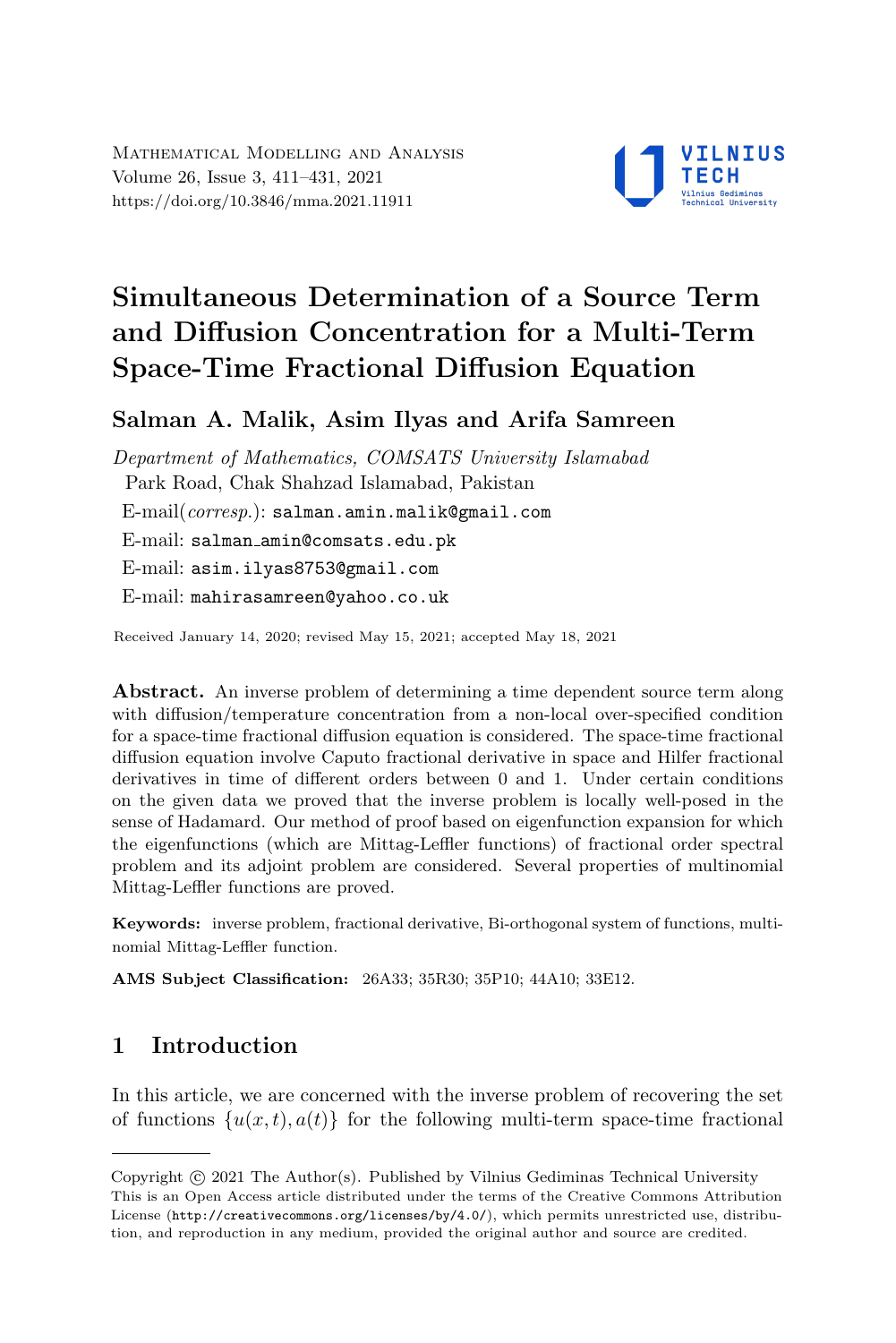diffusion equation

<span id="page-1-1"></span>
$$
D_{0_+,t}^{\alpha_0,\beta_0}u(x,t) + \sum_{i=1}^m \mu_i D_{0_+,t}^{\alpha_i,\beta_i}u(x,t) = {}^c D_{0_+,x}^{\gamma}u(x,t) + a(t)f(x,t), \ (x,t) \in \Pi, \ (1.1)
$$

subject to the boundary conditions

<span id="page-1-2"></span><span id="page-1-0"></span>
$$
u(0,t) = 0 = u(1,t), \quad t \in (0,T), \tag{1.2}
$$

alongside non-homogenous initial conditions

$$
\lim_{t \to 0} J_{0+,t}^{(1-\alpha_i)(1-\beta_i)} u(x,t) = i\phi(x), \qquad i = 0, 1, ..., m, \ m \in \mathbb{N}, \quad x \in (0,1), \ (1.3)
$$

where  $D_{0_+,t}^{\alpha_i,\beta_i}$  stands for the Hilfer fractional derivatives in time variable of orders  $\alpha_i$ ,  $0 < \alpha_m < ... < \alpha_1 < \alpha_0 < 1$  and type  $0 \le \beta_i \le 1$ ,  ${}^cD_{0+,x}^{\gamma}$  represents Caputo fractional derivative in space variable of order  $1 < \gamma < 2$ ,  $\overline{II} := (0, 1) \times$  $(0,T), \mu_i, i = 1, 2, ..., m$  are positive real constants and  $J_{0+,t}^{(1-\alpha_i)(1-\beta_i)}$  are the Riemann-Liouville fractional integrals of orders  $(1 - \alpha_i)(1 - \beta_i)$ .

We need some additional data for unique solvability of the inverse problem, usually termed as over-determination condition and is given by

<span id="page-1-3"></span>
$$
\int_0^1 u(x,t)dx = E(t), \quad t \in [0,T].
$$
\n(1.4)

The function  $E(t)$  following consistency relation satisfies

$$
\int_0^1 i\phi(x)dx = J_{0_+,t}^{(1-\alpha_i)(1-\beta_i)}E(0), \quad i = 0, 1, ..., m, \ m \in \mathbb{N}.
$$

The structure of the source term arise in microwave heating process, in which the external energy is supplied to a target at a controlled level represented by  $a(t)$  and  $f(x, t)$  is the local conversion rate of the microwave energy.

The solution of the inverse problem  $\{u(x, t), a(t)\}\$ is said to be regular if

$$
a \in C([0, T]), \quad t^{\beta_0(1-\alpha_0)+\beta_i(1-\alpha_i)+1}u(x, t) \in C(\bar{\Pi}),
$$
  

$$
t^{\beta_0(1-\alpha_0)+\beta_i(1-\alpha_i)+1}\left(D_{0_+,t}^{\alpha_0,\beta_0}+\sum_{i=1}^m \mu_i D_{0_+,t}^{\alpha_i,\beta_i}\right)u(x, t) \in C(\bar{\Pi}),
$$
  

$$
t^{\beta_0(1-\alpha_0)+\beta_i(1-\alpha_i)+1} \,^cD_{0_+,x}^{\gamma}u(x, t) \in C(\bar{\Pi}).
$$

We will present the existence, uniqueness and stability results for the solution of the inverse source problem.

Let us mention the importance of considering integrals and derivatives of arbitrary order which have been introduced in the mathematical modeling of many processes like anomalous diffusion [\[25\]](#page-20-0), Continuous Time Random Walks (CTRW) (see [\[35\]](#page-20-1) and references therein), predict earthquake [\[27\]](#page-20-2), stochastic process [\[12\]](#page-19-0), etc. In addition, in the case of heat conduction, the non-local generalization of Fourier's law and Fick's law in the case of diffusion leads to time-fractional Partial Differential Equations (PDEs) [\[28\]](#page-20-3). Time-fractional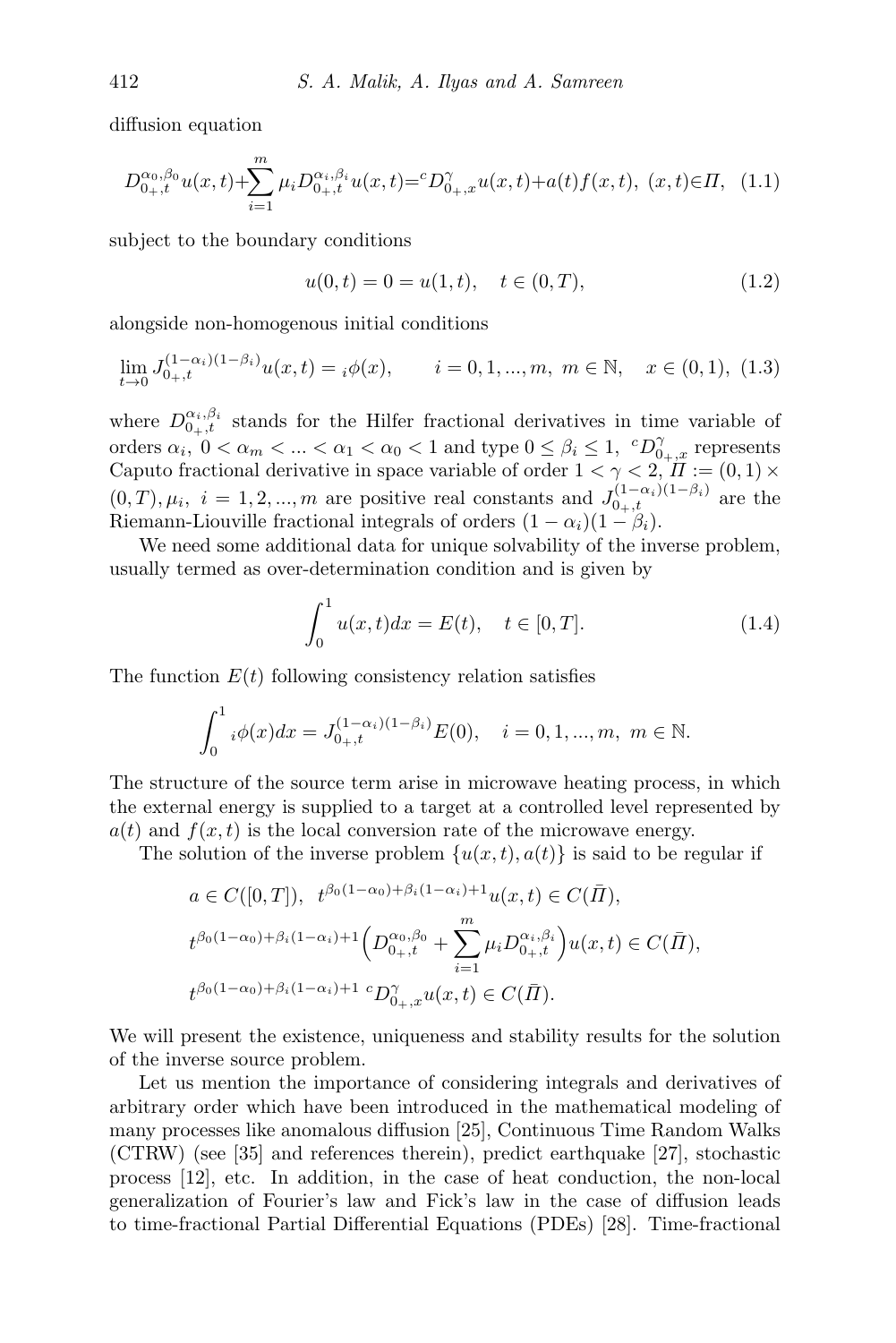PDEs are used to describe the physical phenomena that have the effect on memory and space-fractional PDEs deal with particle long-range interactions. A part from describing anomalous diffusion there are many applications of time or space or space-time PDEs, just to name a few in biology [\[11,](#page-19-1)[13\]](#page-19-2), finance [\[22\]](#page-19-3), physics [\[10\]](#page-19-4), viscoelasticity processes [\[23\]](#page-19-5), forecasting of extreme events such as earthquake [\[8\]](#page-18-0). The order of fractional derivatives in some physical processes play a significant role and it doesn't remain the same, the fractional derivatives with variable order, the distributed order fractional derivatives are considered. In case of diffsion/transport, the order of fractional derivative used to explain the sub-diffusion processes. We used multi-term Hilfer fractional derivatives (as Hilfer fractional derivative has the important physical properties of both Riemann-Liouville and Caputo fractional derivatives) which could be used as a better model to explain anomalies by tuning the order of and type of fractional derivatives. For more detail about the applications of multi-term fractional PDEs, see [\[20,](#page-19-6) [24,](#page-19-7) [32\]](#page-20-4) and references therein.

We provide a short survey of inverse problems for Fractional Differential Equations (FDEs). Inverse problems are considered in [\[6,](#page-18-1) [16,](#page-19-8) [34\]](#page-20-5) to recover a space-dependent source term for Time Fractional Diffusion Equation (TFDE). Inverse problems of identifying a time-dependent source term for time-fractional telegraph equation are considered in [\[19\]](#page-19-9), for time-fractional wave equation is considered in [\[33\]](#page-20-6), and in [\[26\]](#page-20-7), TFDEs are considered. For a fourth order parabolic equation with nonlocal boundary condition, two inverse source problems are considered by Sara and Malik [\[7\]](#page-18-2). An inverse problem involving generalized fractional derivative in diffusion and wave equations for time and space dependent source terms are discussed in [\[15\]](#page-19-10). In [\[4\]](#page-18-3), for a Space-Time Fractional Diffusion Equation (STFDE) inverse problem of determining a temporal component in the source term from the total energy of the system is considered and the recovery of a space dependent source term from final data is discussed in [\[3\]](#page-18-4). Inverse problems of identifying the space and time dependent source terms for a STFDE are considered in [\[5\]](#page-18-5). Recovering order of fractional derivatives from multi-term TFDE with constant coefficients from boundary measurements is discussed in [\[18\]](#page-19-11). Inverse problem of simultaneously recovering the coefficient of diffusion and the source term for a multi-term TFDE is considered in [\[30\]](#page-20-8). Let us mention that in [\[1\]](#page-18-6), an inverse problem of determining a space dependent source term for an equation involving only fractional derivatives in time and Bessel operator was discussed. Here we have n terms of Hilfer fractional derivative and we used Laplace transform technique for the solution of multi-term fractional order ordinary differential equation (see Section [1\)](#page-9-0).

In Section [2,](#page-3-0) we presented preliminaries related to the Fractional Calculus (FC). In Section [3,](#page-4-0) we discussed the multinomial Mittag-Leffler function and related to its estimates. A bi-orthogonal system of functions from spectral problem and its adjoint problem are presented in Section [4.](#page-8-0) Our main results are discussed about the existence, uniqueness and stability of the inverse source problem in Section [5,](#page-9-1) some particular examples are also presented in the same section and in the last section we concluded our paper.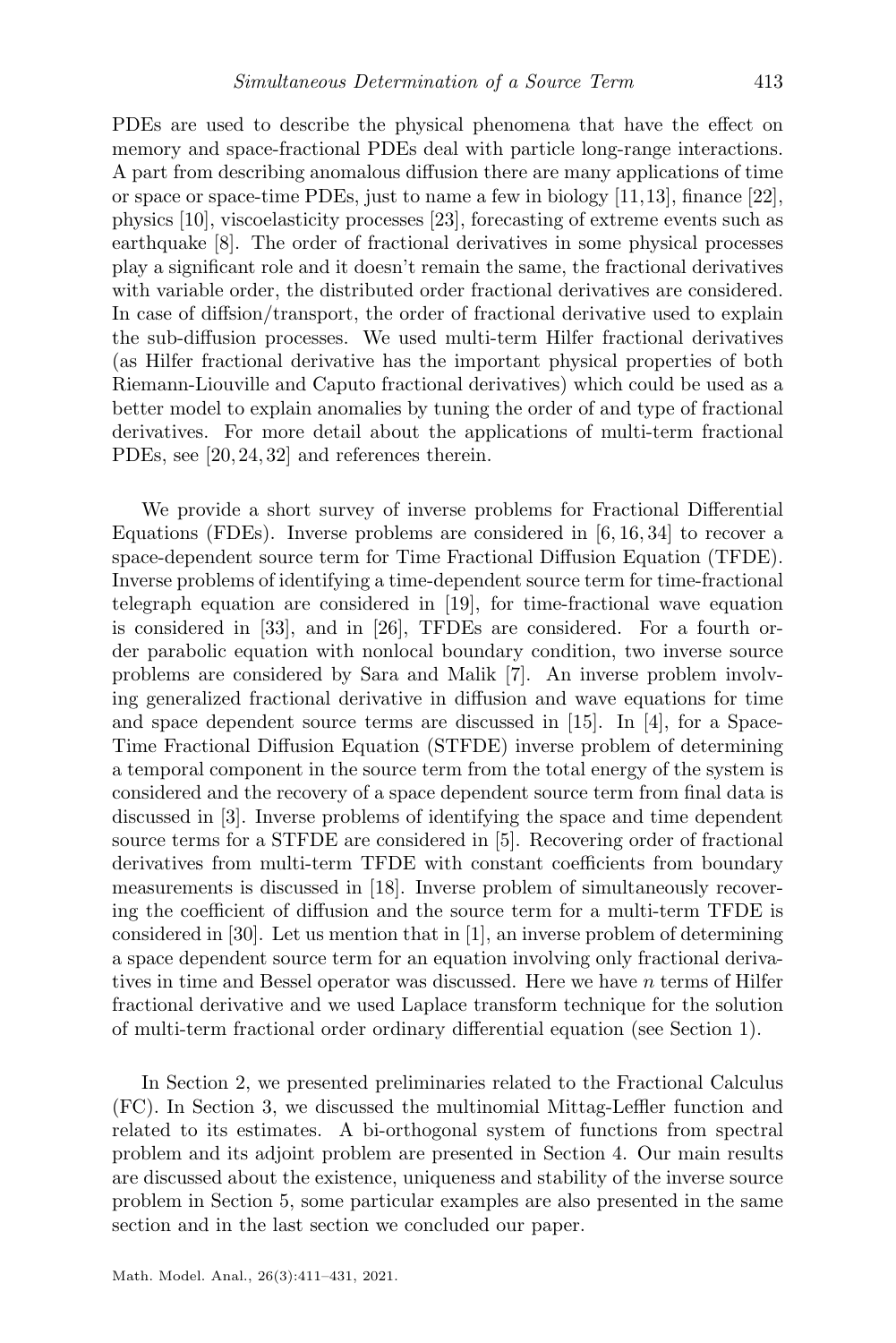## <span id="page-3-0"></span>2 Preliminaries and spectral problem

In this section, we shall present some basic definitions from FC, properties and lemmas related to multinomial Mittag-Leffler function.

DEFINITION 1. [\[29\]](#page-20-9), [\[14\]](#page-19-12) Let  $f \in L^1_{loc}([a, b]), -\infty < a < z < b < \infty$  be a locally integrable real-valued function. The left and right sided Riemann-Liouville fractional integral of order  $\xi > 0$  are defined as

$$
J_{a_+,z}^{\xi} f(z) := \frac{1}{\Gamma(\xi)} \int_a^z (z - \tau)^{\xi - 1} f(\tau) d\tau,
$$
  

$$
J_{b_-,z}^{\xi} f(z) := \frac{1}{\Gamma(\xi)} \int_z^b (\tau - z)^{\xi - 1} f(\tau) d\tau,
$$

respectively.

DEFINITION 2. [\[10\]](#page-19-4) Let  $0 < \xi < 1, 0 \le \eta \le 1, f \in L^1([a, b]), -\infty < a < z <$  $b < \infty$  and  $J_{a_+,z}^{(1-\xi)(1-\eta)}f \in AC([a,b])$ . The Hilfer fractional derivative of order  $\xi$  and type  $\eta$  is defined as

$$
D_{a_+,z}^{\xi, \eta} f(z) := \left( J_{a_+,z}^{\eta(1-\xi)} \frac{d}{dz} J_{a_+,z}^{(1-\xi)(1-\eta)} f \right)(z).
$$

The Hilfer fractional derivative interpolates both the Riemann-Liouville and the Caputo fractional derivative.

• For  $\eta = 0$ , the Hilfer fractional derivative becomes the Riemann-Liouville fractional derivative, i.e.,

$$
D_{a_+,z}^{\xi,0}f(z) = \frac{d}{dz}J_{a_+,z}^{(1-\xi)}f(z) := {}^{RL}D_{a_+,z}^{\xi}f(z).
$$

• For  $\eta = 1$ , the Hilfer fractional derivative becomes the Caputo fractional derivative, i.e.,

$$
D_{a_+,z}^{\xi,1}f(z) = J_{a_+,z}^{1-\xi} \frac{d}{dz} f(z) := {^c}D_{a_+,z}^{\xi} f(z).
$$

Notice that for  $\beta_i = 1, i = 0, 1, 2, ..., m, m \in \mathbb{N}$  the initial conditions [\(1.3\)](#page-1-0) reduces to one condition, i.e.,  $u(x, 0) = \phi(x)$ ,  $x \in (0, 1)$ .

Let  $1 < \xi < 2$  and  $f \in AC^2([a, b])$ . The left-sided Caputo derivative of order  $\xi$  is defined as

$$
{}^{c}D_{a_+,z}^{\xi}f(z) := J_{a+\tau}^{2-\xi} \frac{d^2}{dz^2} f(z) = \frac{1}{\Gamma(2-\xi)} \int_a^z (z-\tau)^{-\xi} f''(\tau) d\tau,
$$

<span id="page-3-1"></span>where for  $n \in \mathbb{N}$ , we have

$$
AC^{n}([a,b]) = \left\{ f : [a,b] \to \mathbb{R} : \frac{d^{n-1}}{dx^{n-1}} f(x) \in AC([a,b]) \right\}.
$$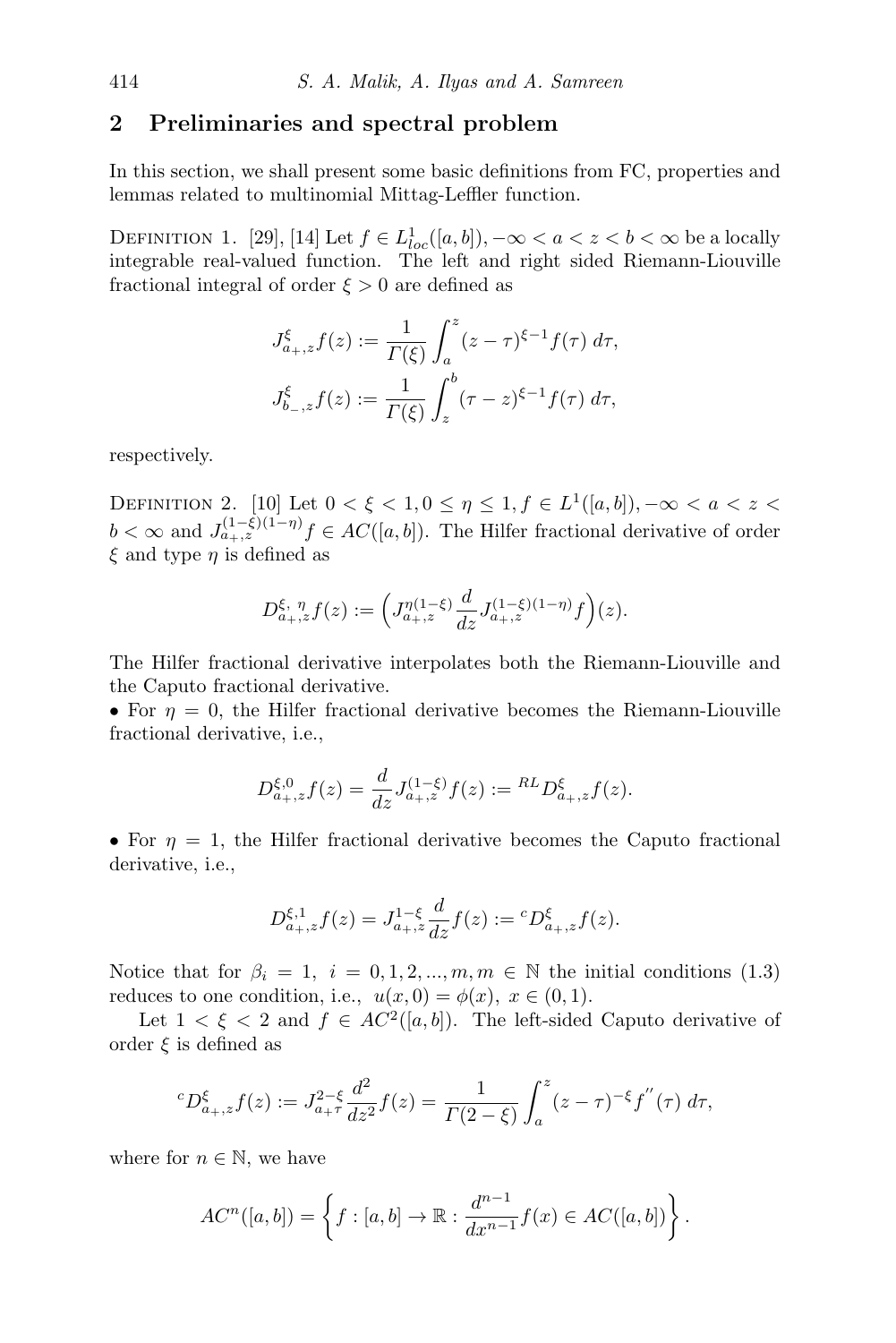**Lemma 1.** [\[4\]](#page-18-3) Assume that  $0 < \xi < 1$ ,  $h_1 \in AC([a, b])$  and  $h_2 \in L^p([a, b])$ ,  $1 \leq p \leq \infty$ . Then, the following formulae of integration by parts hold

$$
\int_a^b h_1(z)^{RL} D_{a_+,z}^\xi h_2(z)dz = \int_a^b h_2(z)^{c} D_{b_-,z}^\xi h_1(z)dz + h_1(z) J_{a_+,z}^{1-\xi} h_2(z) \Big|_{z=a}^{z=b},
$$
  

$$
\int_a^b h_1(z)^{RL} D_{b_-,z}^\xi h_2(z)dz = \int_a^b h_2(z)^{c} D_{a_+,z}^\xi h_1(z)dz - h_1(z) J_{b_-,z}^{1-\xi} h_2(z) \Big|_{z=a}^{z=b}.
$$

<span id="page-4-3"></span>**Lemma 2.** [\[29\]](#page-20-9) Let  $g_i$  be a sequence of functions defined on  $(a, b]$  for each  $i \in \mathbb{N}$ , such that

 $(1)~D^{\xi,\eta}_{a_+,z}g_i(z)~\,exists~\forall i\in\mathbb{N},~z\in(a,b],$ 

(2) both series  $\sum_{n=1}^{\infty}$  $i=1$  $g_i(z)$  and  $\sum^{\infty}$  $i=1$  $D_{a_+,z}^{\xi,\eta}g_i(z)$  are uniformly convergent on the interval  $[a + \epsilon, b]$  for any  $\epsilon > 0$ . Then,

$$
D_{a_+,z}^{\xi,\eta} \sum_{i=1}^{\infty} g_i(z) = \sum_{i=1}^{\infty} D_{a_+,z}^{\xi,\eta} g_i(z), \quad 0 < \xi \le \eta < 1, \ a < z < b.
$$

<span id="page-4-2"></span>**Lemma 3.** [\[4\]](#page-18-3) For  $h_1(z)$ ,  $h_2(z) \in C^1([a, b])$ , the following relation holds

$$
\frac{d}{dz}((h_1 * h_2)(z)) = h_1(z)h_2(a) + (h_1 * \frac{d}{dz}h_2)(z) = h_2(z)h_1(a) + (h_2 * \frac{d}{dz}h_1)(z).
$$

## <span id="page-4-0"></span>3 Multinomial Mittag-Leffler functions

DEFINITION 3. [\[21\]](#page-19-13) For  $\xi_i, \eta > 0, z_i \in \mathbb{C}, i = 1, 2, ..., m, m \in \mathbb{N}$ , the multinomial Mittag-Leffler function is defined as

$$
E_{(\xi_1,\xi_2,\ldots,\xi_m),\eta}(z_1,z_2,\ldots,z_m) := \sum_{k=0}^{\infty} \sum_{\substack{l_1+l_2+\ldots+l_m=k\\l_1\geq 0,\ldots,l_m\geq 0}} (k;l_1,\ldots,l_m) \frac{\prod_{i=1}^m z_i^{l_i}}{\prod_{i=1}^m \xi_i l_i},
$$

where  $(k; l_1, ..., l_m) = \frac{k!}{l_1! \times ... \times l_m!}$ .

<span id="page-4-1"></span>Remark 1. Notice that the multinomial Mittag-Leffler function can be represented as

$$
E_{(\xi_1,\xi_2,\ldots,\xi_m),\eta}(z_1,z_2,\ldots,z_m)
$$
\n
$$
= \sum_{k=0}^{\infty} \sum_{l_1=0}^{k} \sum_{l_2=0}^{l_1} \cdots \sum_{l_{m-1}=0}^{l_{m-2}} \frac{k!}{l_1! l_2! \cdots (k-l_1-l_2-\ldots-l_{m-1})!}
$$
\n
$$
\times \frac{z_1^{k-l_1-l_2-\ldots-l_{m-1}} z_2^{l_1} \cdots z_m^{l_{m-1}}}{\Gamma(\eta + \xi_1(k-l_1-l_2-\ldots-l_{m-1}) + \xi_2 l_1 + \ldots + \xi_m l_{m-1})}.
$$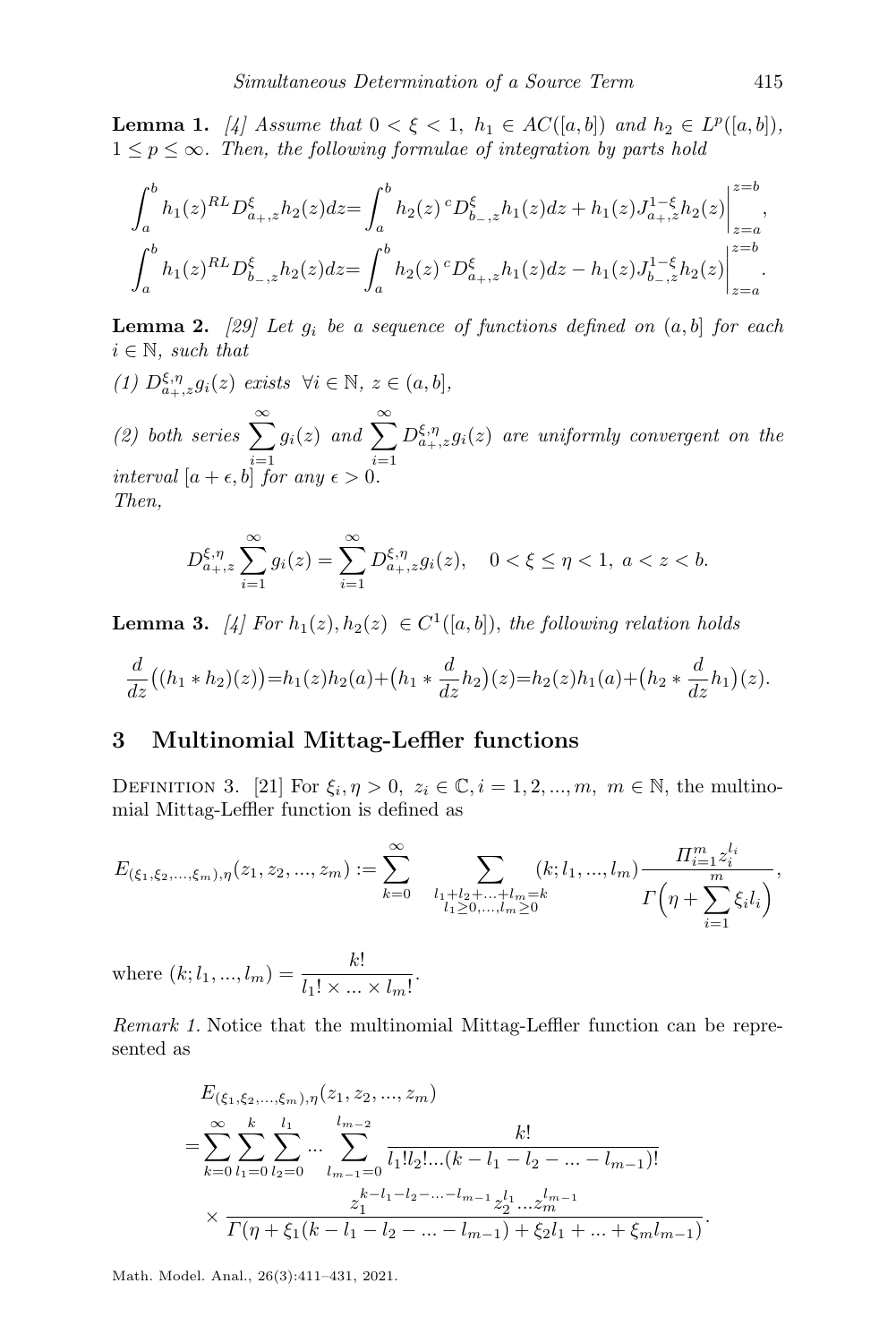<span id="page-5-2"></span>Remark 2. The parameter of multinomial Mittag-Leffler function commutes, i.e.,

$$
E_{(\xi_1,\xi_2,\ldots,\xi_m),\eta}(z_1,z_2,\ldots,z_m) = E_{(\xi_m,\ldots,\xi_2,\xi_1),\eta}(z_m,\ldots,z_2,z_1). \tag{3.1}
$$

Remark 3. For  $z_1 \neq 0$  and  $z_2 = z_3 = ... = z_m = 0$ ,  $m \in \mathbb{N}$  the multinomial Mittag-Leffler function takes the following form

<span id="page-5-3"></span><span id="page-5-0"></span>
$$
E_{\xi_1,\eta}(z_1) = \sum_{k=0}^{\infty} \frac{z_1^k}{\Gamma(\eta + \xi_1 k)}.
$$

For convenience, we use the following notation

$$
\mathcal{E}_{(\xi_1,\xi_2,\ldots,\xi_m),\eta}(\tau;\sigma_1,\ldots,\sigma_m) := \tau^{\eta-1} E_{(\xi_1,\xi_2,\ldots,\xi_m),\eta}(-\sigma_1\tau^{\xi_1},\ldots,-\sigma_m\tau^{\xi_m}),
$$
(3.2)

where  $\sigma_i > 0, i = 1, 2, ..., m$ .

**Lemma 4.** For  $\xi_i, \eta, \tau, \sigma_i > 0$ ,  $i = 1, 2, ..., m$ ,  $m \in \mathbb{N}$  the Laplace transform of the multinomial Mittag-Leffler function is given by

$$
\mathcal{L}\{\mathcal{E}_{(\xi_1,\xi_2,...,\xi_m),\eta}(\tau;\sigma_1,...,\sigma_m)\} = \frac{s^{-\eta}}{1+\sum_{i=1}^m \sigma_i s^{-\xi_i}}, \quad \text{if } \left|\sum_{i=1}^m \sigma_i s^{-\xi_i}\right| < 1.
$$

Proof. In view of notation [\(3.2\)](#page-5-0) and Remark [1,](#page-4-1) we have

$$
\mathcal{E}_{(\xi_1,\xi_2,...,\xi_m),\eta}(\tau;\sigma_1,\sigma_2,...,\sigma_m)
$$
\n
$$
= \tau^{\eta-1} \sum_{k=0}^{\infty} \sum_{i_1=0}^k \sum_{i_2=0}^{i_1} \dots \sum_{i_{m-1}=0}^{i_{m-2}} \frac{(-1)^k k!}{i_1! i_2! \dots (k-i_1-i_2-\dots-i_{m-1})!}
$$
\n
$$
\times \frac{(\sigma_1 \tau^{\xi_1})^{k-i_1-i_2-\dots-i_{m-1}} (\sigma_2 \tau^{\xi_2})^{i_1} \dots (\sigma_m \tau^{\xi_m})^{i_{m-1}}}{\Gamma(\eta+\xi_1(k-i_1-i_2-\dots-i_{m-1})+\xi_2 i_1+\dots+\xi_m i_{m-1})},
$$
\n
$$
= \sum_{k=0}^{\infty} \sum_{i_1=0}^k \sum_{i_2=0}^{i_1} \dots \sum_{i_{m-1}=0}^{i_{m-2}} \frac{(-1)^k k! (\sigma_1)^{k-i_1-i_2-\dots-i_{m-1}} (\sigma_2)^{i_1} \dots (\sigma_m)^{i_{m-1}}}{i_1! i_2! \dots (k-i_1-i_2-\dots-i_{m-1})!}
$$
\n
$$
\times \frac{\tau^{\eta-1+\xi_1(k-i_1-i_2-\dots-i_{m-1})+\xi_2 i_1+\dots+\xi_m i_{m-1}}}{\Gamma(\eta+\xi_1(k-i_1-i_2-\dots-i_{m-1})+\xi_2 i_1+\dots+\xi_m i_{m-1})}.
$$

Taking Laplace transform, we obtain

<span id="page-5-1"></span>
$$
\mathcal{L}\{\mathcal{E}(\xi_1,\xi_2,...,\xi_m),\eta(\tau;\sigma_1,\sigma_2,...,\sigma_m)\}\n= \sum_{k=0}^{\infty} \sum_{i_1=0}^k \sum_{i_2=0}^{i_1} \cdots \sum_{i_{m-1}=0}^{i_{m-2}} \frac{(-1)^k k!(\sigma_1)^{k-i_1-i_2-\cdots-i_{m-1}}(\sigma_2)^{i_1}...( \sigma_m)^{i_{m-1}}}{i_1!i_2!...(k-i_1-i_2-\cdots-i_{m-1})!}\n\times \frac{1}{s^{\eta+\xi_1(k-i_1-i_2-\cdots-i_{m-1})+\xi_2i_1+\cdots+\xi_mi_{m-1}}}.
$$
\n(3.3)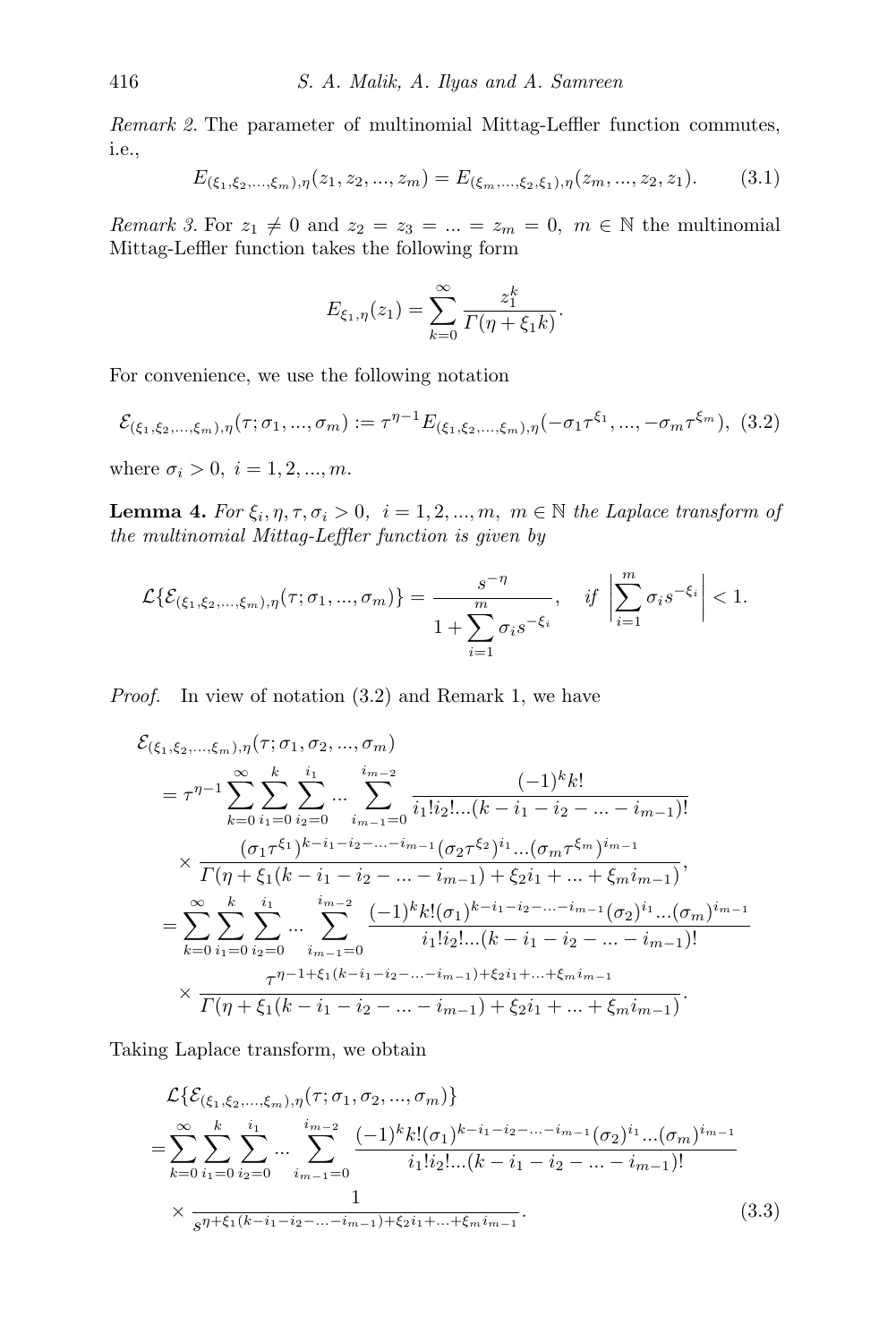Now, consider

$$
(-1)^{k}(\sigma_{1}s^{-\xi_{1}} + \sigma_{2}s^{-\xi_{2}} + \dots + \sigma_{m}s^{-\xi_{m}})^{k} = \sum_{i_{1}=0}^{k} \sum_{i_{2}=0}^{i_{1}} \dots \sum_{i_{m-1}=0}^{i_{m-2}} (-1)^{k}k!
$$
  

$$
\times \frac{(\sigma_{1}s^{-\xi_{1}})^{k-i_{1}-i_{2}-\dots-i_{m-1}}(\sigma_{2}s^{-\xi_{2}})^{i_{1}}\dots(\sigma_{m}s^{-\xi_{m}})^{i_{m-1}}}{i_{1}!i_{2}!\dots(k-i_{1}-i_{2}-\dots-i_{m-1})!},
$$

$$
= \sum_{i_{1}=0}^{k} \sum_{i_{2}=0}^{i_{1}} \dots \sum_{i_{m-1}=0}^{i_{m-2}} \frac{(-1)^{k}k!}{i_{1}!i_{2}!\dots(k-i_{1}-i_{2}-\dots-i_{m-1})!}
$$

$$
\times \frac{(\sigma_{1})^{k-i_{1}-i_{2}-\dots-i_{m-1}}(\sigma_{2})^{i_{i}}\dots(\sigma_{m})^{i_{m-1}}}{s^{\xi_{1}(k-i_{1}-i_{2}-\dots-i_{m-1})+\xi_{2}i_{1}+\dots+\xi_{m}i_{m-1}}}.
$$

From [\(3.3\)](#page-5-1), we obtain

$$
\mathcal{L}\{\mathcal{E}_{(\xi_1,\xi_2,...,\xi_m),\eta}(\tau;\sigma_1,...,\sigma_m)\}=s^{-\eta}/\Big(1+\sum_{i=1}^m\sigma_i s^{-\xi_i}\Big).
$$

 $\Box$ 

Remark 4. For  $\sigma_1 \neq 0$  and  $\sigma_2 = \sigma_3 = ... = \sigma_m = 0$ ,  $m \in \mathbb{N}$  the Laplace transform of the multinomial Mittag-Leffler function reduces to

$$
\mathcal{L}\{\mathcal{E}_{\xi_1,\eta}(\tau;\sigma_1)\}=s^{\xi_1-\eta}/(s^{\xi_1}+\sigma_1), \quad |\sigma_1s^{-\xi_1}|<1.
$$

<span id="page-6-1"></span>**Lemma 5.** For  $0 < \eta < 1$  and  $0 < \xi_m < ... < \xi_1 < 1$  be given. Assume that  $|\xi_1\pi/2| < \mu < \xi_1\pi$ ,  $\mu \leq |arg(z_m)| \leq \pi$  and  $z_i > 0$ ,  $i = 1, 2, ..., m$ . Then, there exists a constant depending only on  $\mu, \xi_i, i = 1, 2, ..., m$  such that

$$
|E_{(\xi_1-\xi_m,\ldots,\xi_1-\xi_2,\xi_1),\eta}(z_m,\ldots,z_2,z_1)| \leq C_1/(1+|z_m|).
$$

*Proof.* From [\(3.1\)](#page-5-2) and due to Lemma 3.2 of [\[17\]](#page-19-14) required result can be proved.  $\Box$ 

<span id="page-6-0"></span>**Lemma 6.** For  $\xi_i, \tau, \sigma_i > 0$ ,  $i = 1, 2, ..., m$ ,  $m \in \mathbb{N}$ , the multinomial Mittag-Leffler type function has the following form

$$
\frac{d}{d\tau}\Big(\mathcal{E}_{\xi,\xi_1+1}(\tau;\sigma_1,\sigma_2,...,\sigma_m)\Big)=\mathcal{E}_{\xi,\xi_1}(\tau;\sigma_1,\sigma_2,...,\sigma_m),
$$

where  $\xi = (\xi_1, \xi_1 - \xi_2, ..., \xi_1 - \xi_m).$ 

*Proof.* Considering the notation  $(3.2)$ , taking term by term differentiation and by arranging the terms, we get the required result.  $\Box$ 

<span id="page-6-2"></span>**Lemma 7.** For  $g \in C^1([a, b])$  and  $\xi_i, \sigma_i > 0$ , for  $i = 1, 2, ..., m$ , we have

$$
|g(\tau) * \mathcal{E}_{\xi, \xi_1}(\tau; \sigma_1, \sigma_2, ..., \sigma_m)| \leq \frac{C_2}{\sigma_1} ||g||_{C^1([0,T])},
$$

where " $\ast$ " represents the Laplace convolution and

$$
||g||_{C^{1}([0,T])} = \sup_{t \in [0,T]} |g(t)| + \sup_{t \in [0,T]} |g'(t)|.
$$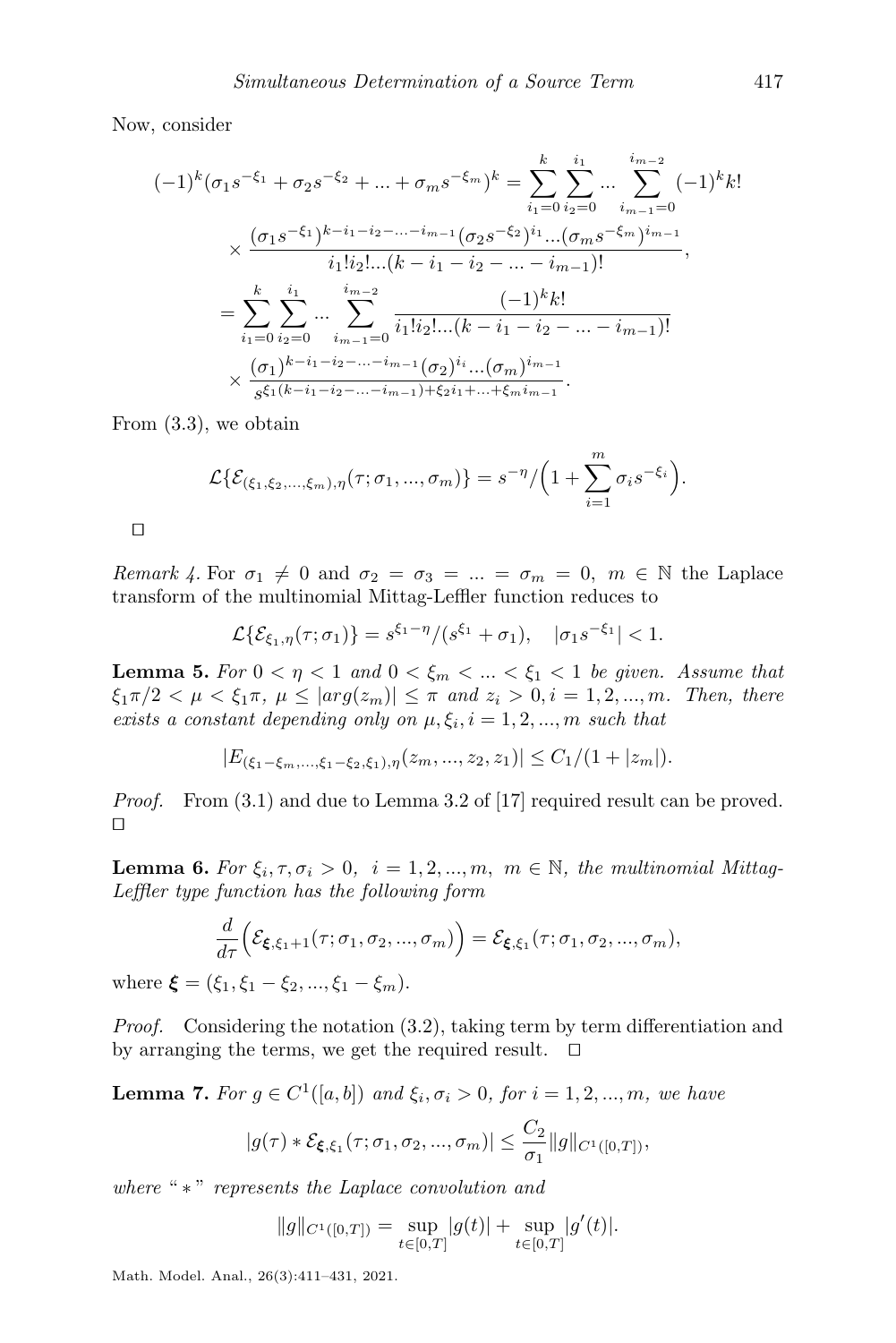Proof. From Lemma [6,](#page-6-0) we have

<span id="page-7-0"></span>
$$
|g(\tau) * \mathcal{E}_{\xi, \xi_1}(\tau; \sigma_1, \sigma_2, \dots, \sigma_m)| = |g(\tau) * \frac{d}{d\tau} \mathcal{E}_{\xi, \xi_1 + 1}(\tau; \sigma_1, \sigma_2, \dots, \sigma_m)|. \tag{3.4}
$$

By using Lemma [3,](#page-4-2) we have the following relation

$$
\left| g(\tau) * \frac{d}{d\tau} \mathcal{E}_{\xi, \xi_1 + 1}(\tau; \sigma_1, \sigma_2, ..., \sigma_m) \right| = \left| \mathcal{E}_{\xi, \xi_1 + 1}(\tau; \sigma_1, \sigma_2, ..., \sigma_m) g(0) \right| + \mathcal{E}_{\xi, \xi_1 + 1}(\tau; \sigma_1, \sigma_2, ..., \sigma_m) * \frac{d}{d\tau} g(\tau) \right|.
$$

By virtue of Lemma [5,](#page-6-1) we obtain

$$
\left| g(\tau) * \frac{d}{d\tau} \mathcal{E}_{\xi, \xi_1 + 1}(\tau; \sigma_1, \sigma_2, ..., \sigma_m) \right| \leq \frac{C_1}{\sigma_1} |g(0)| + \frac{C_1}{\sigma_1} \int_0^t \left| \frac{d}{d\tau} g(\tau) \right| d\tau
$$
  
 
$$
\leq \frac{C_1}{\sigma_1} (1 + T) \|g\|_{C^1[0, T]}.
$$
 (3.5)

Hence, due to  $(3.4)$  and  $(3.5)$ , we have

<span id="page-7-1"></span>
$$
|g(\tau) * \mathcal{E}_{\xi, \xi_1}(\tau; \sigma_1, \sigma_2, ..., \sigma_m)| \leq \frac{C_2}{\sigma_1} ||g||_{C^1[0,T]}.
$$

 $\Box$ 

Remark 5. For  $\sigma_1 \neq 0, \sigma_2 = \sigma_3 = ... = \sigma_m = 0, m \in \mathbb{N}$  the above Lemma reduces to the following result proved in [\[3\]](#page-18-4)

$$
|g(\tau)*\tau^{\xi_1-1}E_{\xi_1,\xi_1}(-\sigma_1\tau^{\xi_1})| \leq \frac{C_2}{\sigma_1}||g||_{C^1([0,T])}.
$$

<span id="page-7-2"></span>**Lemma 8.** For  $\xi_i$ ,  $\rho$ ,  $\eta$ ,  $\tau$ ,  $\sigma > 0$ ,  $i = 1, 2, ..., m$   $m \in \mathbb{N}$ , we have the following relation

$$
\tau^{\rho} * \mathcal{E}_{(\xi_1,\xi_2,\ldots,\xi_m),\eta}(\tau;\sigma_1,\sigma_2,\ldots,\sigma_m) = \Gamma(\rho+1)
$$
  
 
$$
\times \mathcal{E}_{(\xi_1,\xi_2,\ldots,\xi_m),\eta+\rho+1}(\tau;\sigma_1,\sigma_2,\ldots,\sigma_m).
$$

Proof. By taking the Laplace transform on the both sides, we obtained the result.  $\square$ 

Remark 6. For  $\sigma_1 \neq 0, \sigma_2 = \sigma_3 = ... = \sigma_m = 0, m \in \mathbb{N}$  the above Lemma reduces the well known result

$$
\tau^{\rho} * \mathcal{E}_{\xi_1, \eta}(\tau; \sigma_1) = \Gamma(\rho + 1) \mathcal{E}_{\xi_1, \eta + \rho + 1}(\tau; \sigma_1).
$$

<span id="page-7-3"></span>Proposition 1. The following identities hold for Mittag-Leffler type function:

- $\mathcal{E}_{\xi_1,3}(\tau;\sigma_1) = \tau^2/\Gamma(3) \sigma_1 \mathcal{E}_{\xi_1,3+\xi_1}(\tau;\sigma_1),$
- $\bullet \; \mathcal{E}_{(\xi_1,\xi_1-\xi_2),3-\xi_2}(\tau;\sigma_1,\sigma_2) + \sigma_2 \mathcal{E}_{(\xi_1,\xi_1-\xi_2),3+\xi_1-2\xi_2}(\tau;\sigma_1,\sigma_2)$ =  $\tau^{2-\xi_2}/\Gamma(3-\xi_2) - \sigma_1 \mathcal{E}_{(\xi_1,\xi_1-\xi_2),3+\xi_1-\xi_2}(\tau;\sigma_1,\sigma_2).$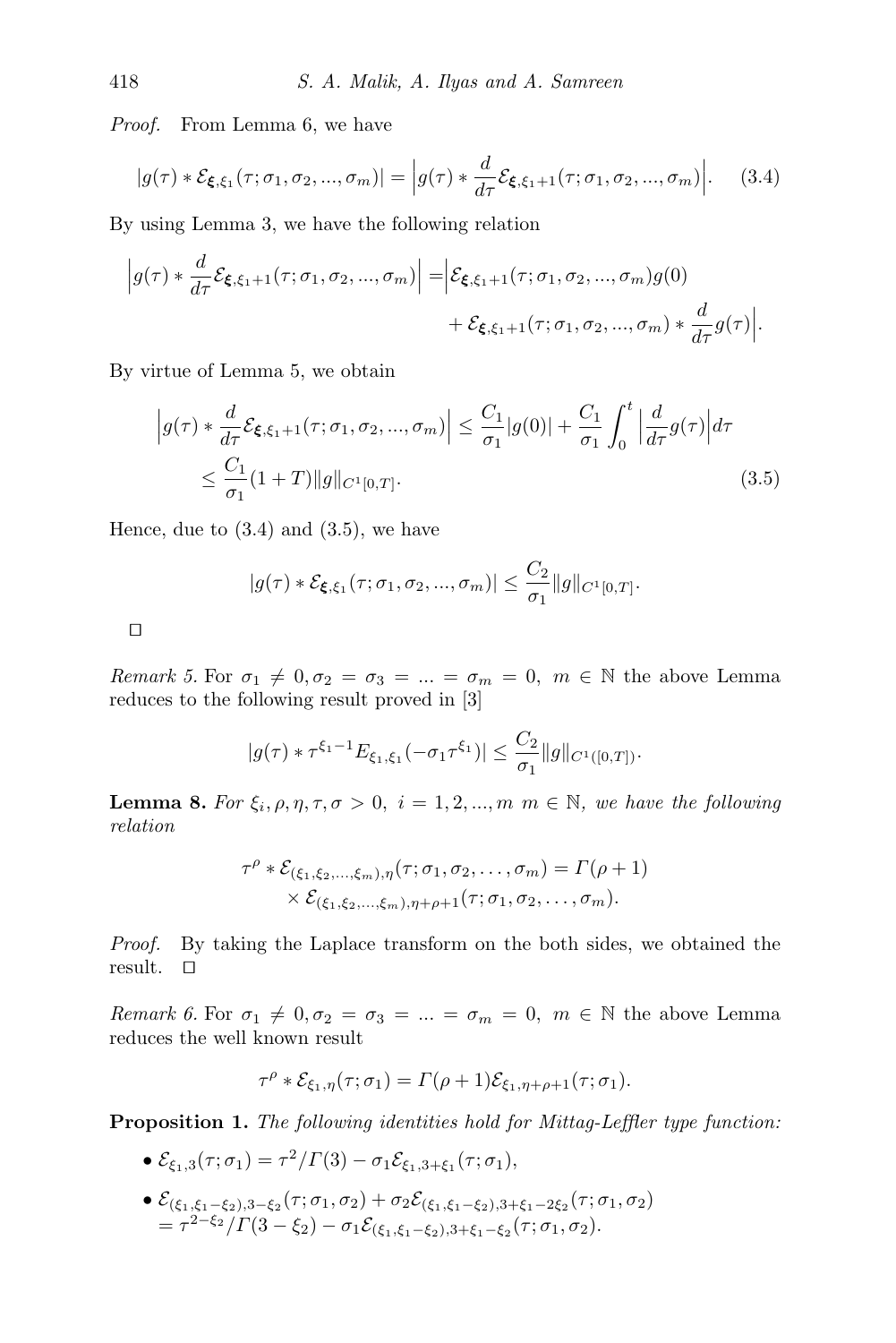*Proof.* Using the series expansion of  $\mathcal{E}_{\xi_1,3}(\tau;\sigma_1)$  and  $\mathcal{E}_{\xi_1,3+\xi_1}(\tau;\sigma_1)$ , we have

$$
\mathcal{E}_{\xi_1,3}(\tau;\sigma_1)=\tau^2\sum_{k=0}^{\infty}\frac{(-\sigma_1\tau^{\xi_1})^k}{\Gamma(\xi_1k+3)},\ \mathcal{E}_{\xi_1,3+\xi_1}(\tau;\sigma_1)=\tau^{2+\xi_1}\sum_{k=0}^{\infty}\frac{(-\sigma_1\tau^{\xi_1})^k}{\Gamma(\xi_1k+\xi_1+3)}.
$$

The first identity can be obtained from the above expression. Similarly, we can prove the second identity.  $\square$ 

#### <span id="page-8-0"></span>4 Bi-orthogonal system

In this section, the spectral analysis corresponding to system  $(1.1)$ – $(1.2)$  presented. We will construct the solution of the inverse source problem by using the Fourier's method, frequently known as separation of variables.

The spectral problem corresponding to  $(1.1)$ – $(1.2)$  is

<span id="page-8-1"></span>
$$
{}^{c}D_{0_+,x}^{\gamma}X(x) = \lambda X(x), \qquad X(0) = 0 = X(1). \tag{4.1}
$$

The spectral problem was considered in [\[2\]](#page-18-7) and the eigenfunctions of the spectral problem are

$$
\{X_n(x)\}_{n=1}^\infty = \{x^{\gamma - 1}E_{\gamma,\gamma}(\lambda_n x^\gamma)\}_{n=1}^\infty,
$$

corresponding to the eigenvalues  $\lambda_n$  which are the zeros of the function  $E_{\gamma,\gamma}(\lambda_n)$ with  $\text{Im}(\lambda_n) > 0$ .

The set  $\{X_n(x)\}_{n=1}^{\infty}$  of eigenfunctions is complete but not orthogonal [\[2\]](#page-18-7). Due to fractional operator the spectral problem is non-self-adjoint. For the adjoint problem of the spectral problem [\(4.1\)](#page-8-1), we have

$$
\langle C D_{0_+,x}^{\gamma} X(.) , Y(.) \rangle = \langle J_{0_+,x}^{2-\gamma} \frac{d^2}{dx^2} X(.) , Y(.) \rangle.
$$

Due to Lemma 4.1 of [\[9\]](#page-19-15), integration by parts, taking  $Y(0) = 0 = Y(1)$  and then using Lemma [1,](#page-3-1) the adjoint problem of the spectral problem [\(4.1\)](#page-8-1) is

$$
{}^{c}D_{1_{-},x}^{\gamma}Y(x) = \lambda Y(x), \qquad Y(0) = 0 = Y(1).
$$

For more details (see [\[5\]](#page-18-5) page 7).

The adjoint problem has eigenfunctions  $Y_n(x)$  corresponding to the same eigenvalues as that of spectral problem while eigenfunctions are

<span id="page-8-2"></span>
$$
\{Y_n(x)\}_{n=1}^{\infty} = \{(1-x)^{\gamma-1}E_{\gamma,\gamma}(\lambda_n(1-x)^{\gamma})\}_{n=1}^{\infty}.
$$

The sets  ${X_n(x)}_{n=1}^{\infty}$  and  ${Y_n(x)}_{n=1}^{\infty}$  form a bi-orthogonal system of functions [\[2\]](#page-18-7).

Now, we are going to describe some properties of the eigenvalues of the spectral problem.

**Lemma 9.** [\[2\]](#page-18-7) The eigenvalues  $\lambda_n$ , that are the zeros of the function  $E_{\gamma,\gamma}(\lambda)$ with  $Im(\lambda_n) > 0$ , satisfy the following relations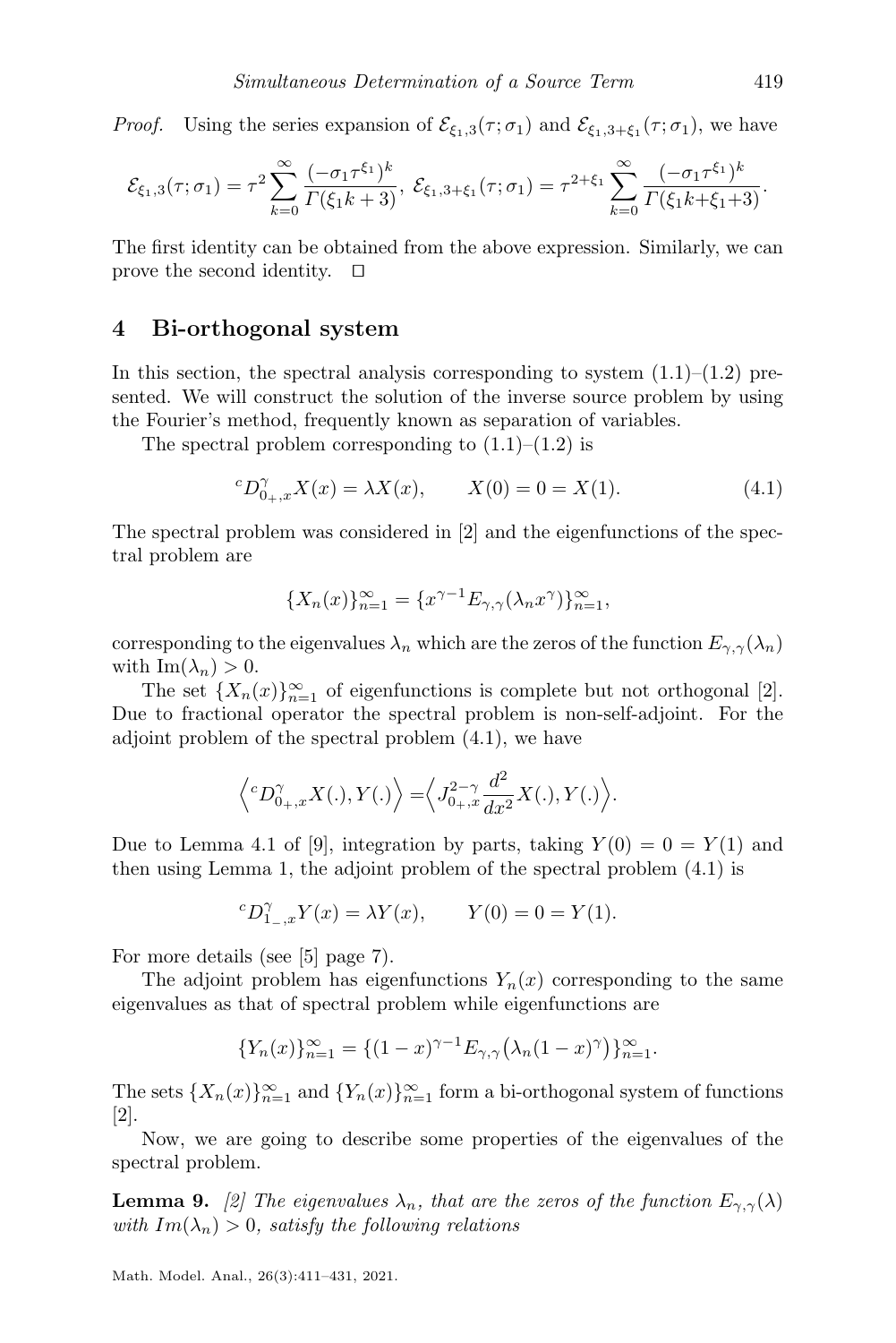- $|\lambda_k| < |\lambda_{k+1}|$ , for  $k > 1$ .
- For n large enough and  $arg(\lambda_n) > \frac{\gamma \pi}{2}$ , we have  $|e^{\lambda_n t}| < 1$  and  $|\lambda_n| \sim$  $O(n^{\gamma}), \quad 1 < \gamma < 2.$

<span id="page-9-2"></span>**Lemma 10.** [\[5\]](#page-18-5) For any  $h \in C^2([0,1])$  such that  $h(0) = 0 = h(1)$ , we have the following relation

$$
h_n \le \frac{C_1}{|\lambda_n|(1-\alpha)(2-\alpha)} \left( h'(0) + \int_0^1 h''(x)(1-x)^{2-\alpha} dx \right),
$$

where  $C_1$  is a constant and  $h_n = \langle h(.) , Y_n(.) \rangle$ .

# <span id="page-9-1"></span>5 The main results

In this section, we will discuss the main results of this research article. Firstly, we are going to present the following theorem that states the conditions under which inverse problem has a classical solution.

Theorem 1. Let the following conditions hold:

- (1)  ${}_{i}\phi \in C^{2}([0,1])$  be such that  ${}_{i}\phi(0) = 0 = {}_{i}\phi(1)$  for  $i = 0,1,...,m$ .
- (2)  $f(.,t) \in C^2([0,1])$  be such that  $f(0,t) = 0 = f(1,t)$ . Furthermore,

<span id="page-9-0"></span>
$$
\left(\int_0^1 f(x,t)dx\right)^{-1} \le M_1
$$

for some positive constant  $M_1$ ,

(3)  $E \in AC([0,T])$  and satisfies the following consistency conditions

$$
\int_0^1 i\phi(x)dx = \lim_{t \to 0} J_{0+,t}^{(1-\alpha_i)(1-\beta_i)} E(t), \qquad i = 0, 1, ..., m.
$$

Then, the inverse problem  $(1.1)$ – $(1.4)$ , is locally well-posed in time.

*Proof.* Our proof consists of three steps, construction of the series solution by eigenfunction expansion method, unique existence of the solution and stability of the solution.

**Construction of the solution:** The solution of the inverse problem  $(1.1)$ – [\(1.4\)](#page-1-3) can be written by using Fourier's method

$$
u(x,t) = \sum_{n=1}^{\infty} T_n(t) X_n(x),
$$

where  $T_n(t)$  satisfy the following fractional differential equation

$$
D_{0_{+},t}^{\alpha_{0},\beta_{0}}T_{n}(t) + \sum_{i=1}^{m} \mu_{i} D_{0_{+},t}^{\alpha_{i},\beta_{i}} T_{n}(t) = \lambda_{n} T_{n}(t) + a(t) f_{n}(t)
$$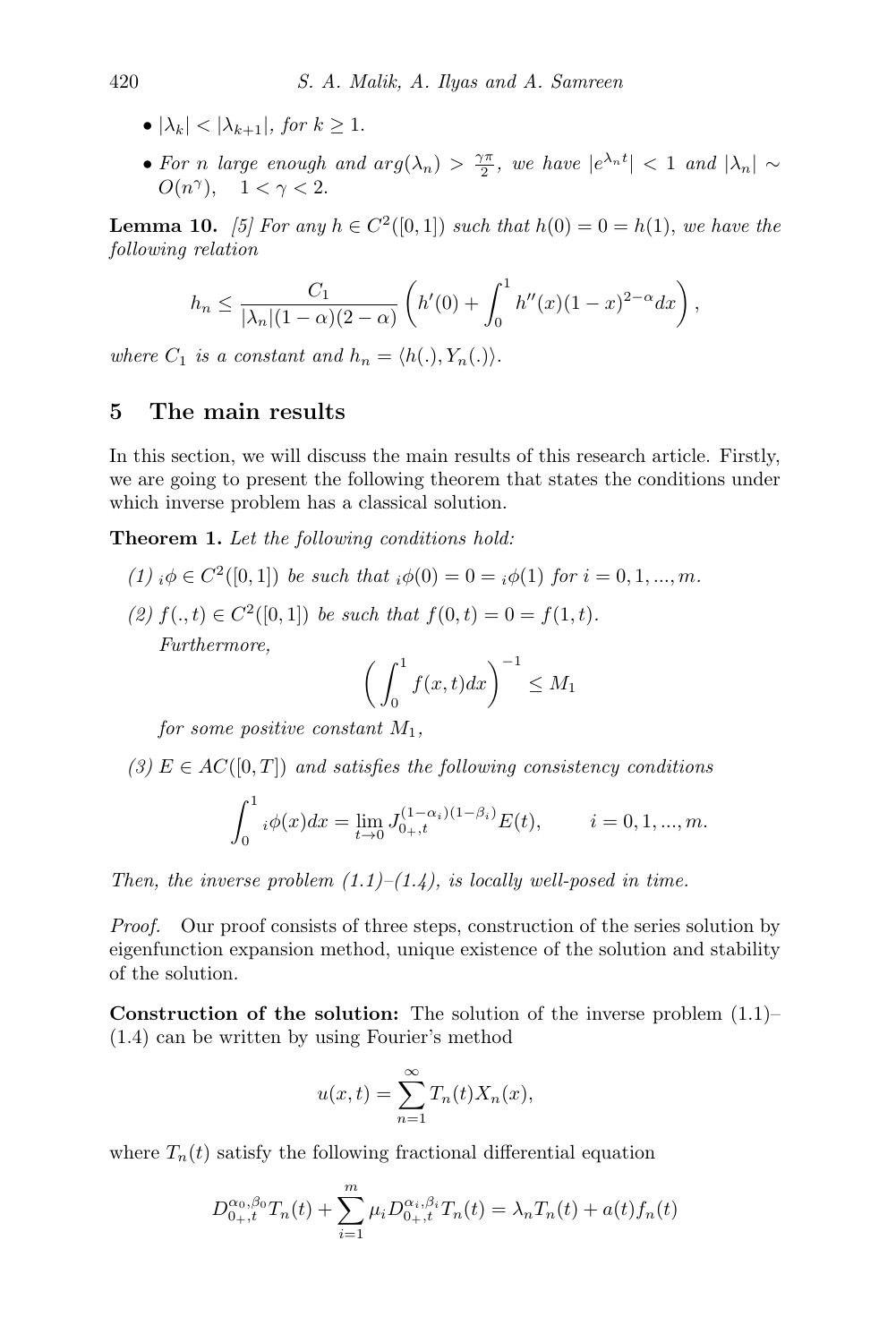and  $f_n(t) = \langle f(., t), Y_n(.)\rangle$ .

By using the Laplace transform and the initial conditions [\(1.3\)](#page-1-0), we get

$$
\mathcal{L}\{T_n(t)\} = \frac{0 \phi_n s^{\beta_0(\alpha_0 - 1)}}{s^{\alpha_0} + \sum_{i=1}^m \mu_i s^{\alpha_i} - \lambda_n} + \frac{\sum_{i=1}^m i \phi_n \mu_i s^{\beta_i(\alpha_i - 1)}}{s^{\alpha_0} + \sum_{i=1}^m \mu_i s^{\alpha_i} - \lambda_n} + \frac{\mathcal{L}\{a(t)f_n(t)\}}{s^{\alpha_0} + \sum_{i=1}^m \mu_i s^{\alpha_i} - \lambda_n},
$$

where  $_0\phi_n = \langle_0\phi(.) , Y_n(.) \rangle$  and  $_i\phi_n = \langle_0\phi(.) , Y_n(.) \rangle$ , for  $i = 1, 2, ..., m$  are the coefficients of series expansion of  $_i\phi(x)$ .

By virtue of Lemma [4,](#page-5-3) we have

$$
T_n(t) = 0 \phi_n \mathcal{E}_{\boldsymbol{\alpha}, \alpha_0 + \beta_0 - \alpha_0 \beta_0}(t; \lambda_n, \mu_1, \mu_2, ..., \mu_m)
$$
  
+ 
$$
\sum_{i=1}^m i \phi_n \mu_i \mathcal{E}_{\boldsymbol{\alpha}, \alpha_0 + \beta_i - \alpha_i \beta_i}(t; \lambda_n, \mu_1, \mu_2, ..., \mu_m)
$$
  
+ 
$$
a(t) f_n(t) * \mathcal{E}_{\boldsymbol{\alpha}, \alpha_0}(t; \lambda_n, \mu_1, \mu_2, ..., \mu_m),
$$

where  $\alpha$  is defined as  $\alpha = (\alpha_0, \alpha_0 - \alpha_1, ..., \alpha_0 - \alpha_m).$ Hence, the solution  $u(x, t)$  takes the form

<span id="page-10-0"></span>
$$
u(x,t) = \sum_{n=1}^{\infty} \left\{ 0 \phi_n \mathcal{E}_{\alpha,\alpha_0+\beta_0-\alpha_0\beta_0}(t; \lambda_n, \mu_1, \mu_2, ..., \mu_m) \right.+ \sum_{i=1}^m i \phi_n \mu_i \mathcal{E}_{\alpha,\alpha_0+\beta_i-\alpha_i\beta_i}(t; \lambda_n, \mu_1, \mu_2, ..., \mu_m) + a(t) f_n(t) * \mathcal{E}_{\alpha,\alpha_0}(t; \lambda_n, \mu_1, \mu_2, ..., \mu_m) \right\} x^{\gamma-1} E_{\gamma,\gamma}(\lambda_n x^{\gamma}), \quad (5.1)
$$

where  $a(t)$  is still to be determined.

By using over-determination condition [\(1.4\)](#page-1-3), we get

$$
\int_0^1 \bigg(D_{0_+,t}^{\alpha_0,\beta_0}u(x,t) + \sum_{i=1}^m \mu_i D_{0_+,t}^{\alpha_i,\beta_i}u(x,t)\bigg)dx = \bigg(D_{0_+,t}^{\alpha_0,\beta_0} + \sum_{i=1}^m \mu_i D_{0_+,t}^{\alpha_i,\beta_i}\bigg)E(t).
$$

From [\(1.1\)](#page-1-1), we obtain

$$
\int_0^1 \left( {}^c D^{\gamma}_{0_+,x} u(x,t) + a(t) f(x,t) \right) dx = D^{\alpha_0,\beta_0}_{0_+,t} E(t) + \sum_{i=1}^m \mu_i D^{\alpha_i,\beta_i}_{0_+,t} E(t),
$$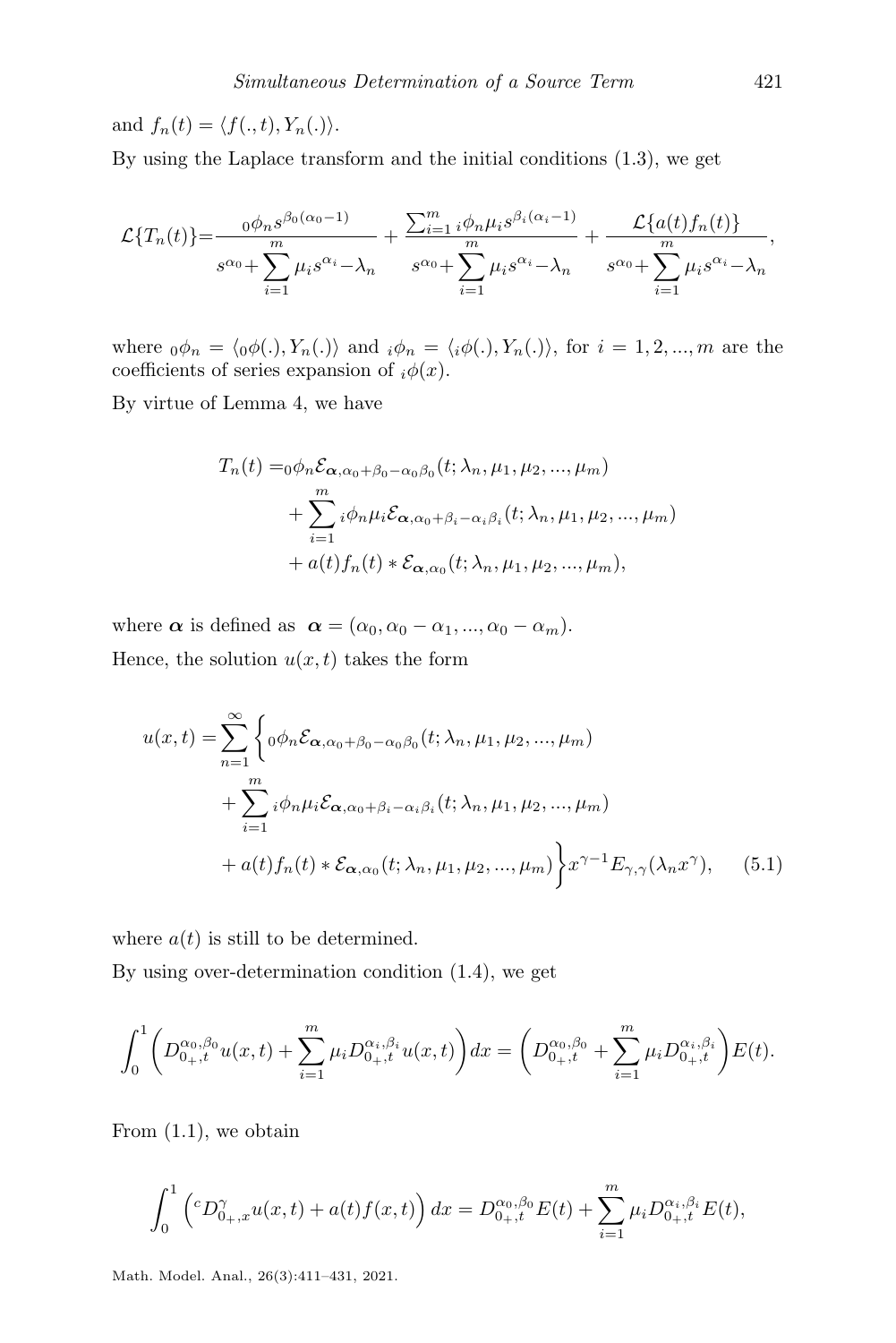which leads to

$$
a(t) = \left[\int_{0}^{1} f(x, t) dx\right]^{-1} \left[D_{0_{+},t}^{\alpha_{0},\beta_{0}} E(t) + \sum_{i=1}^{m} \mu_{i} D_{0_{+},t}^{\alpha_{i},\beta_{i}} E(t)\right.- \left\{\sum_{n=1}^{\infty} \lambda_{n} \left( \int_{0}^{\beta_{n}} \mathcal{E}_{\alpha,\alpha_{0}+\beta_{0}-\alpha_{0}\beta_{0}}(t; \lambda_{n},\mu_{1},\mu_{2},...,\mu_{m}) + \sum_{i=1}^{m} \int_{0}^{\beta_{n}} \mu_{i} \mathcal{E}_{\alpha,\alpha_{0}+\beta_{i}-\alpha_{i}\beta_{i}}(t; \lambda_{n},\mu_{1},\mu_{2},...,\mu_{m})\right) + \int_{0}^{t} \sum_{n=1}^{\infty} a(\tau) f_{n}(\tau) (t-\tau)^{\alpha_{0}-1} E_{\alpha,\alpha_{0}}(t-\tau; \lambda_{n},\mu_{1},\mu_{2},...,\mu_{m}) d\tau \right\}
$$

$$
(5.2)
$$

Setting

<span id="page-11-0"></span>
$$
F(t) = \sum_{n=1}^{\infty} \lambda_n \Biggl\{ 0 \phi_n \mathcal{E}_{\alpha, \alpha_0 + \beta_0 - \alpha_0 \beta_0}(t; \lambda_n, \mu_1, \mu_2, \dots, \mu_m) + \sum_{i=1}^m i \phi_n \mu_i \mathcal{E}_{\alpha, \alpha_0 + \beta_i - \alpha_i \beta_i}(t; \lambda_n, \mu_1, \mu_2, \dots, \mu_m) \Biggr\} \Biggl( E_{\gamma, 1}(\lambda_n) - 1 \Biggr) \tag{5.3}
$$
  

$$
K(t, \tau) = \sum_{n=1}^{\infty} \lambda_n f_n(\tau) (t - \tau)^{\alpha_0 - 1} E_{\alpha, \alpha_0}(t - \tau; \lambda_n, \mu_1, \mu_2, \dots, \mu_m) \Biggl( E_{\gamma, 1}(\lambda_n) - 1 \Biggr).
$$
  
(5.4)

Thus, [\(5.2\)](#page-11-0) can be written as

$$
a(t) = \left(\int_0^1 f(x, t)dx\right)^{-1} \left(D_{0+,t}^{\alpha_0, \beta_0} E(t) + \sum_{i=1}^m \mu_i D_{0+,t}^{\alpha_i, \beta_i} E(t) - F(t)\right)
$$

$$
-\int_0^t K(t, \tau) a(\tau) d\tau\right).
$$
(5.5)

Define the mapping  $B : C([0,T]) \to C([0,T])$  by

<span id="page-11-5"></span><span id="page-11-4"></span><span id="page-11-3"></span><span id="page-11-2"></span><span id="page-11-1"></span>
$$
B(a(t)) := a(t),\tag{5.6}
$$

where  $a(t)$  is given by [\(5.5\)](#page-11-1).

First, we will show that for  $a \in C([0, T])$ , i.e., the mapping  $B(a(t))$  is welldefined then the mapping will be proved to be a contraction. Lemma [5](#page-6-1) and Equation [\(5.3\)](#page-11-2) yield the following relation

$$
t^{\beta_0(1-\alpha_0)+\beta_i(1-\alpha_i)+1} |F(t)| \leq \sum_{n=1}^{\infty} \frac{C_1^2}{|\lambda_n|} \left\{ |\phi_n| t^{\beta_i(1-\alpha_i)+1} + \sum_{i=1}^m \mu_i |_{i} \phi_n | t^{\beta_0(1-\alpha_0)+1} \right\}.
$$
\n(5.7)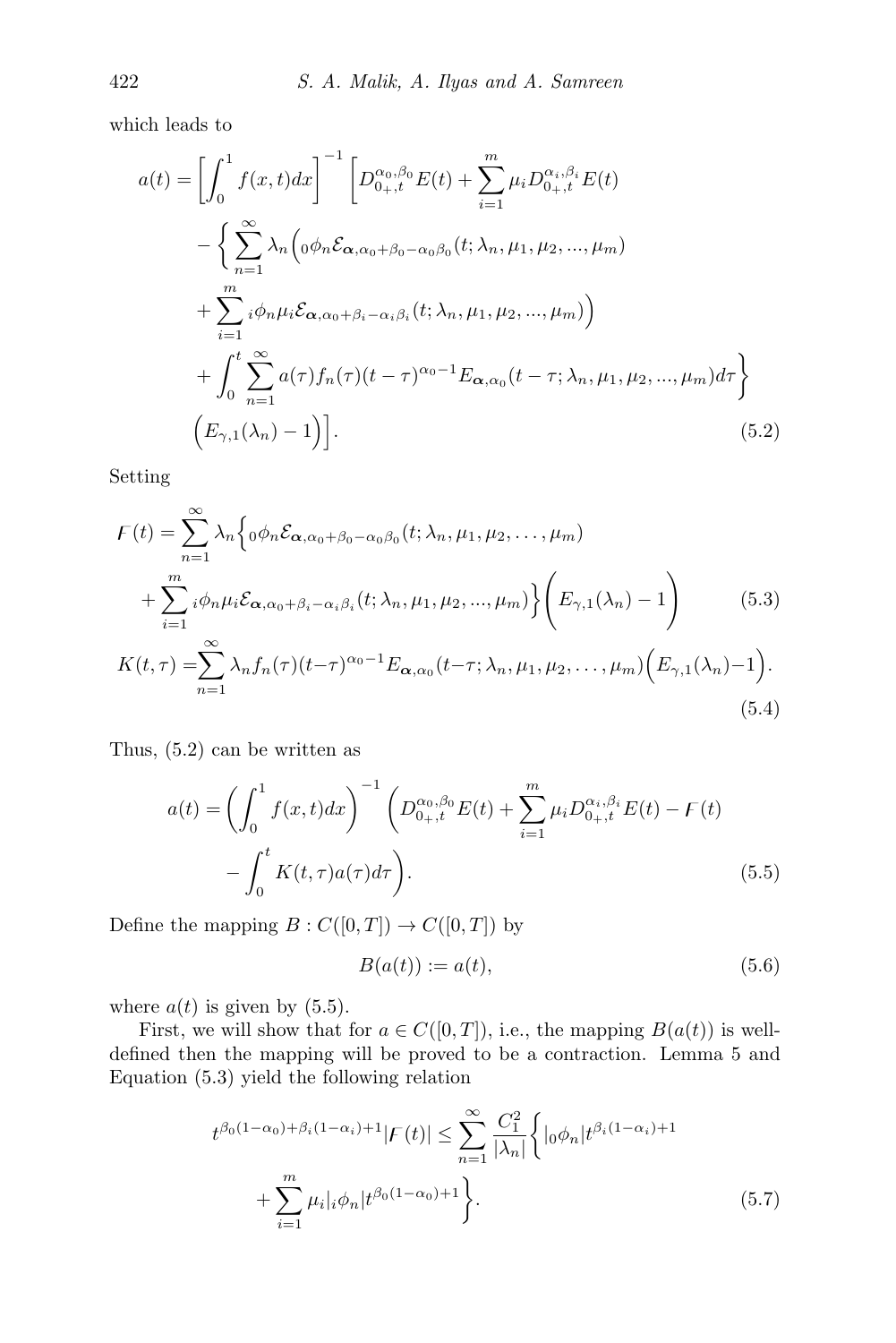The uniform convergence of the series involved in [\(5.7\)](#page-11-3) is ensured by us-ing Lemmas [9–](#page-8-2)[10](#page-9-2) and continuity of  $i\phi(x)$ . Hence, by Weierstrass M-test,  $t^{\beta_0(1-\alpha_0)+\beta_i(1-\alpha_i)+1}F(t)$  represents a continuous function.

Next, we will show that  $K(t, \tau)$  represents a continuous function. Using Lemma [5](#page-6-1) and Equation [\(5.4\)](#page-11-4), we have the following inequality

<span id="page-12-0"></span>
$$
(t - \tau)|K(t, \tau)| \le \sum_{n=1}^{\infty} \frac{C_1^2}{|\lambda_n|} |f_n(\tau)|. \tag{5.8}
$$

By using Lemma [9,](#page-8-2) continuity of  $f(x, t)$  and by Weierstrass M-test for the uniform convergence of the series involved in  $(5.8)$ , we can deduce that  $(t \tau$ )K(t,  $\tau$ ) represents a continuous function. Furthermore, we can have  $M_2 > 0$ such that

$$
\int_0^t |K(t,\tau)|d\tau \le TM_2.
$$

Hence, the mapping defined by [\(5.6\)](#page-11-5) is well-defined.

Now, we will show that the mapping  $B(a(t)) := a(t)$  is a contraction. Consider

$$
|B(a(t))-B(b(t))| = \left(\int_0^1 f(x,t)dx\right)^{-1} \left(\int_0^t K(t,\tau)|a(\tau)-b(\tau)|d\tau\right).
$$

By assumptions of Theorem [1,](#page-9-0) we obtain

$$
\max_{0 \le t \le T} |B(a(t)) - B(b(t))| \le M_1 M_2 T \max_{0 \le t \le T} |a(\tau) - b(\tau)|,
$$
  

$$
||B(a) - B(b)||_{C([0,T])} \le M_1 M_2 T ||a - b||_{C([0,T])}
$$

for  $T < \frac{1}{M_1 M_2}$ , where  $M_1$  and  $M_2$  are positive constants independent of *n*. Which shows that the mapping is a contraction. Hence, by Banach fixed point theorem unique existence of  $a(t)$  is ensured.

Next, we will prove the regularity of the solution  $u(x, t)$  given by [\(5.1\)](#page-10-0), that is,  $t^{\beta_0(1-\alpha_0)+\beta_i(1-\alpha_i)+1}u(x,t)$ ,  $t^{\beta_0(1-\alpha_0)+\beta_i(1-\alpha_i)+1}$   $\circ$   $D_{0+,x}^{\gamma}u(x,t)$  and  $t^{\beta_0(1-\alpha_0)+\beta_i(1-\alpha_i)+1} \left(D_{0_+,t}^{\alpha_0,\beta_0}u(x,t)+\sum_{i=1}^m \mu_i D_{0_+,t}^{\alpha_i,\beta_i}u(x,t)\right)$  represent continu-

ous functions.

Since,  $a \in C([0,T])$  and for some  $M > 0$ , we have  $||a||_{C([0,T])} \leq M$ . From Equation [\(5.1\)](#page-10-0) and due to Lemmas [5,](#page-6-1) [7,](#page-6-2) we obtain

<span id="page-12-1"></span>
$$
t^{\beta_0(1-\alpha_0)+\beta_i(1-\alpha_i)+1}|u(x,t)| \leq \sum_{n=1}^{\infty} \frac{C_1}{|\lambda_n|^2} \left\{ C_1 |0\phi_n| t^{\beta_i(1-\alpha_i)+1} + \sum_{i=1}^m C_1 \mu_i |i\phi_n| t^{\beta_0(1-\alpha_0)+1} + C_2 M \|f_n\|_{C([0,T])} \right\}.
$$
 (5.9)

Consequently, continuity of  $i\phi(x)$ ,  $a(t)$ , by virtue of Lemmas [9](#page-8-2) and [10,](#page-9-2) Weierstrass M-test and inequality [\(5.9\)](#page-12-1), the uniform convergence of series involved in  $t^{\beta_0(1-\alpha_0)+\beta_i(1-\alpha_i)+1}$   $u(x,t)$  is obtained. For the uniform convergence of  $t^{\beta_0(1-\alpha_0)+\beta_i(1-\alpha_i)+1}\ ^cD^{\gamma}_{0+,x}u(x,t)$  , we consider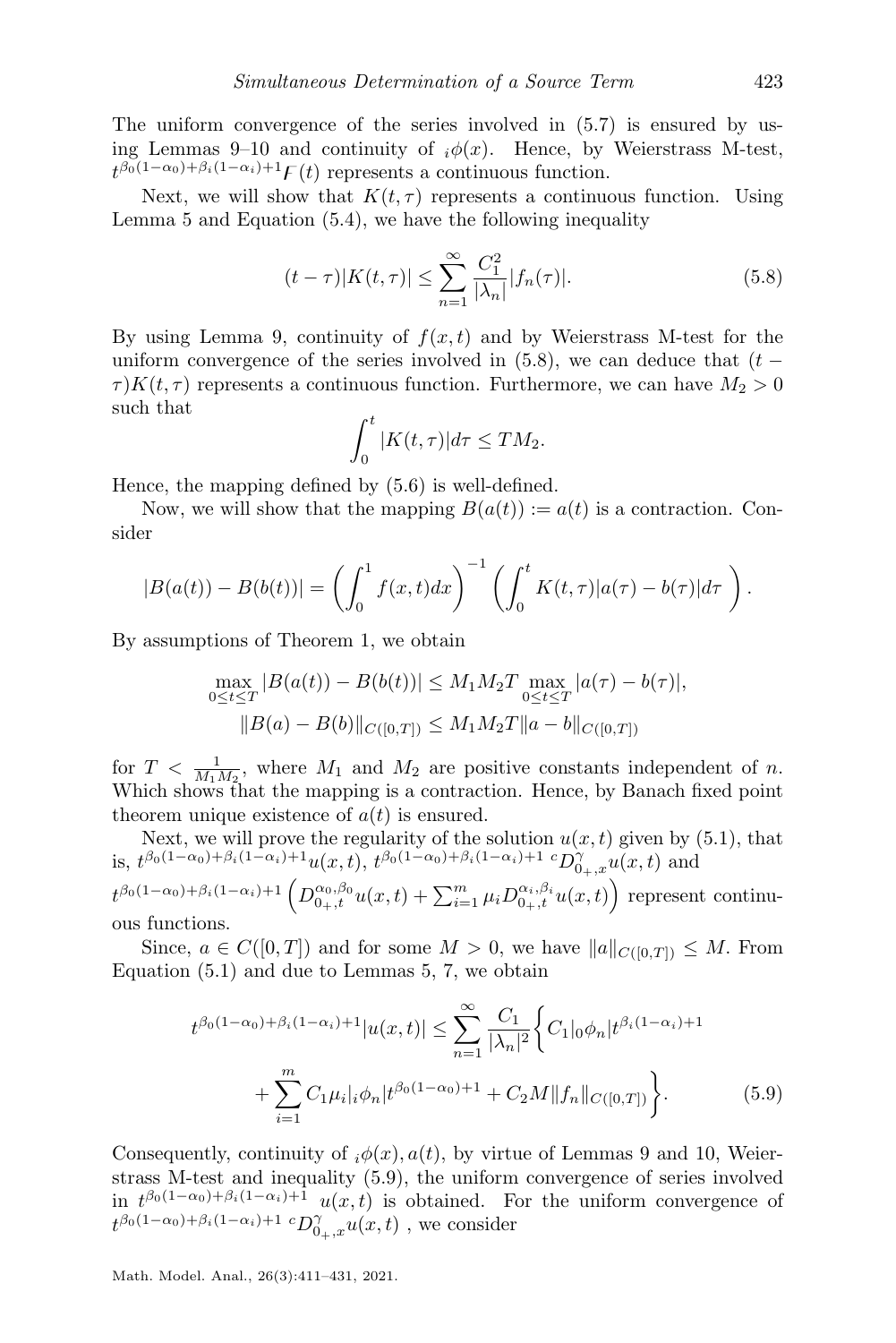$$
\sum_{n=1}^{\infty} {}^{c}D_{0+,x}^{\gamma}T_{n}(t)X_{n}(x) = \sum_{n=1}^{\infty} \lambda_{n}T_{n}(t)X_{n}(x),
$$
  
\n
$$
= \sum_{n=1}^{\infty} \lambda_{n} \Big\{ \phi_{0} \mathcal{E}_{\alpha,\alpha_{0}+\beta_{0}-\alpha_{0}\beta_{0}}(t;\lambda_{n},\mu_{1},\mu_{2},\ldots,\mu_{m}) + \sum_{i=1}^{m} {}_{i}\phi_{n}\mu_{i} \mathcal{E}_{\alpha,\alpha_{0}+\beta_{i}-\alpha_{i}\beta_{i}}(t;\lambda_{n},\mu_{1},\mu_{2},\ldots,\mu_{m}) + a(t)f_{n}(t) * \mathcal{E}_{\alpha,\alpha_{0}}(t;\lambda_{n},\mu_{1},\mu_{2},\ldots,\mu_{m}) \Big\} x^{\gamma-1} E_{\gamma,\gamma}(\lambda_{n}x^{\gamma}).
$$

By using Lemmas [5](#page-6-1) and [7,](#page-6-2) we have the following inequality

$$
t^{\beta_0(1-\alpha_0)+\beta_i(1-\alpha_i)+1} \left| \sum_{n=1}^{\infty} {^cD_{0+}^{\gamma}} x T_n(t) X_n(x) \right| \leq \sum_{n=1}^{\infty} \frac{C_1}{|\lambda_n|} \Big[ C_1 |_0 \phi_n | t^{\beta_i(1-\alpha_i)+1} + \sum_{i=1}^m C_1 \mu_i |_i \phi_n | t^{\beta_0(1-\alpha_0)+1} + C_2 M || f_n ||_{C([0,T])} \Big].
$$

This implies  $t^{\beta_0(1-\alpha_0)+\beta_i(1-\alpha_i)+1} \sum_{n=1}^{\infty} {}^c D_{0+,x}^{\gamma} T_n(t) X_n(x)$  represents a contin-uous function. Hence, by using Lemma [2,](#page-4-3)  $t^{\beta_0(1-\alpha_0)+\beta_i(1-\alpha_i)+1c}D_{0+,x}^{\gamma}u(x,t)$  is uniformly convergent. Similarly, the uniform convergence of  $t^{\beta_0(1-\alpha_0)+\beta_i(1-\alpha_i)+1}\left(D_{0_+,t}^{\alpha_0,\beta_0}+\sum_{i=1}^m \mu_i D_{0_+,t}^{\alpha_i,\beta_i}\right)u(x,t)$  can be obtained.

Uniqueness of the Solution: Let  $\{u(x,t), a_1(t)\}\$  and  $\{v(x,t), a_2(t)\}\$  be the two regular solution sets of the inverse problem  $(1.1)$ – $(1.3)$  and define  $\tilde{u}(x,t)$  $u(x,t) - v(x,t)$ ,  $\tilde{a}(t) = a_1(t) - a_2(t)$ . Then, the function  $\tilde{u}(x,t)$  satisfy the following equation

$$
D_{0_+,t}^{\alpha_0,\beta_0} \tilde{u}(x,t) + \sum_{i=1}^m \mu_i D_{0_+,t}^{\alpha_i,\beta_i} \tilde{u}(x,t) = {^c}D_{0_+,x}^{\gamma} \tilde{u}(x,t), \quad (x,t) \in \Pi
$$

with the boundary conditions

<span id="page-13-0"></span>
$$
\tilde{u}(0,t) = 0 = \tilde{u}(1,t), \quad t \in [0,T]
$$

and the initial conditions

$$
\lim_{t \to 0} J_{0_+,t}^{(1-\alpha_i)(1-\beta_i)} \tilde{u}(x,t) = 0, \quad i = 0, 1, ..., m, \ m \in \mathbb{N}, \quad x \in [0,1]. \tag{5.10}
$$

Consider the function

$$
\tilde{T}_n(t) = \int_0^1 \tilde{u}(x,t) Y_n(x) dx.
$$

Applying the multi-term Hilfer fractional derivatives, we have

$$
D_{0_+,t}^{\alpha_0,\beta_0} \tilde{T}_n(t) + \sum_{i=1}^m \mu_i D_{0_+,t}^{\alpha_i,\beta_i} \tilde{T}_n(t) = \left( D_{0_+,t}^{\alpha_0,\beta_0} + \sum_{i=1}^m \mu_i D_{0_+,t}^{\alpha_i,\beta_i} \right) \int_0^1 \tilde{u}(x,t) Y_n(x) dx.
$$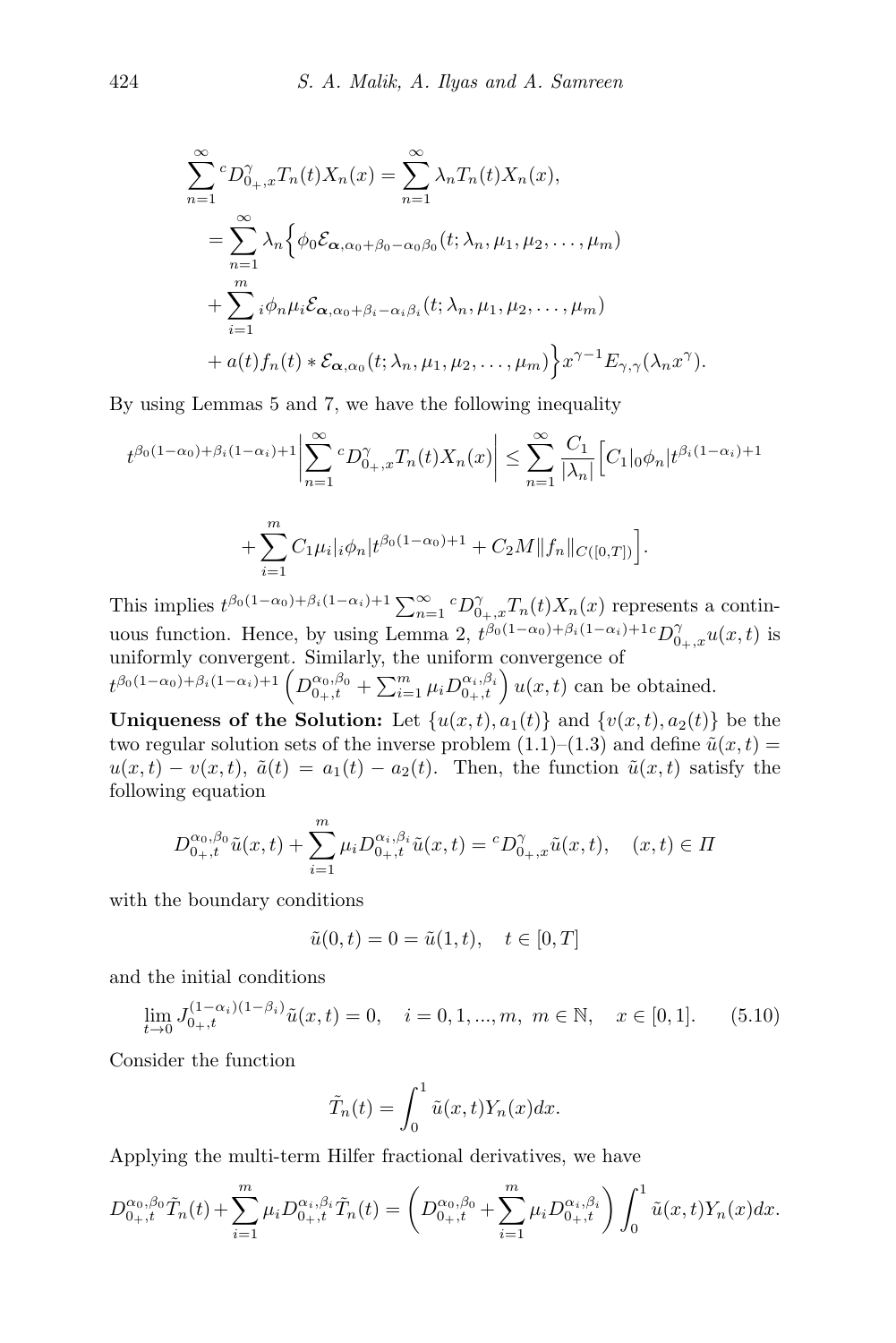By virtue of [\(1.1\)](#page-1-1), we have the following fractional differential equation

$$
D_{0_+,t}^{\alpha_0,\beta_0} \tilde{T}_n(t) + \sum_{i=1}^m \mu_i D_{0_+,t}^{\alpha_i,\beta_i} \tilde{T}_n(t) = \lambda_n \tilde{T}_n(t) + \tilde{a}(t) f_n(t).
$$

The solution of the above equation is

$$
\tilde{T}_n(t) = J_{0+,t}^{(1-\alpha_0)(1-\beta_0)} \tilde{T}_n(0) \mathcal{E}_{\alpha,\alpha_0+\beta_0-\alpha_0\beta_0}(t; \lambda_n, \mu_1, \mu_2, ..., \mu_m) \n+ \sum_{i=1}^m J_{0+,t}^{(1-\alpha_i)(1-\beta_i)} \tilde{T}_n(0) \mu_i \mathcal{E}_{\alpha,\alpha_0+\beta_i-\alpha_i\beta_i}(t; \lambda_n, \mu_1, \mu_2, ..., \mu_m) \n+ \tilde{a}(t) f_n(t) * \mathcal{E}_{\alpha,\alpha_0}(t; \lambda_n, \mu_1, \mu_2, ..., \mu_m).
$$

By applying the initial conditions [\(5.10\)](#page-13-0), uniqueness of  $\tilde{a}(t)$  and completeness of  $Y_n(x)$ , we obtain

<span id="page-14-2"></span><span id="page-14-1"></span><span id="page-14-0"></span>
$$
\tilde{T}_n(t) = 0, \quad \forall \ n \in \mathbb{N} \cup \{0\}
$$

and  $u(x, t) = v(x, t)$ , respectively.

Stability of the Solution: Let  $\{u(x,t), a(t)\}\$  and  $\{\tilde{u}(x,t), \tilde{a}(t)\}\$  be two solution sets of the inverse problem  $(1.1)$ – $(1.4)$ , corresponding to the data  $\{\psi(x), E(t)\}\$  and  $\{\psi(x), \tilde{E}(t)\}\$ , respectively. Using [\(5.5\)](#page-11-1), we have

$$
|a(t) - \tilde{a}(t)| = \left(\int_0^1 f(x, t)dx\right)^{-1} \left\{ \left(D_{0+}, \beta_0, \beta_0, \tilde{E}(t) - D_{0+}, \tilde{E}(t)\right) + \sum_{i=1}^m \mu_i \left(D_{0+}, \beta_i, \tilde{E}(t) - D_{0+}, \tilde{E}(t)\right) + \left(F(t) - \tilde{F}(t)\right) + \left(V(t) - \tilde{V}(t)\right) \right\}, \tag{5.11}
$$

where  $F(t)$  and  $\tilde{F}(t)$  are given by [\(5.3\)](#page-11-2), corresponding to data  $\{i\phi(x), E(t)\}$ and  $\{\tilde{\phi}(x), \tilde{E}(t)\}\$ , respectively,  $V(t)$  and  $\tilde{V}(t)$  are

$$
V(t) = \sum_{n=1}^{\infty} \lambda_n a(t) f_n(t) * \mathcal{E}_{\alpha, \alpha_0}(t; \lambda_n, \mu_1, \mu_2, ..., \mu_m) \bigg( E_{\alpha, 1}(\lambda_n) - 1 \bigg), \quad (5.12)
$$

$$
\tilde{V}(t) = \sum_{n=1}^{\infty} \lambda_n \tilde{a}(t) f_n(t) * \mathcal{E}_{\alpha,\alpha_0}(t; \lambda_n, \mu_1, \mu_2, \ldots, \mu_m) \bigg( E_{\alpha,1}(\lambda_n) - 1 \bigg). \tag{5.13}
$$

For the Equation [\(5.3\)](#page-11-2) and due to Lemma [5,](#page-6-1) we obtain

$$
t^{\beta_0(1-\alpha_0)+\beta_i(1-\alpha_i)+1} |F(t)-\tilde{F}(t)| \leq \sum_{n=1}^{\infty} \frac{C_1^2}{|\lambda_n|} \left\{ t^{\beta_i(1-\alpha_i)+1} |\phi_n - \phi_n|^2 + \sum_{i=1}^m \mu_i t^{\beta_0(1-\alpha_0)+1} |\phi_n - \phi_n|^2 \right\}.
$$

By using Cauchy-Bunyakovsky-Schwarz inequality, we obtain

$$
t^{\beta_0(1-\alpha_0)+\beta_i(1-\alpha_i)+1} \|F-\tilde{F}\|_{C([0,T])} \leq \sum_{n=1}^{\infty} \frac{C_1^2}{|\lambda_n|} \left\{ t^{\beta_i(1-\alpha_i)+1} \|0\phi-\tilde{\phi}\|_{C^2([0,1])} + \sum_{i=1}^m \mu_i t^{\beta_0(1-\alpha_0)+1} \|i\phi-i\tilde{\phi}\|_{C^2([0,1])} \right\}.
$$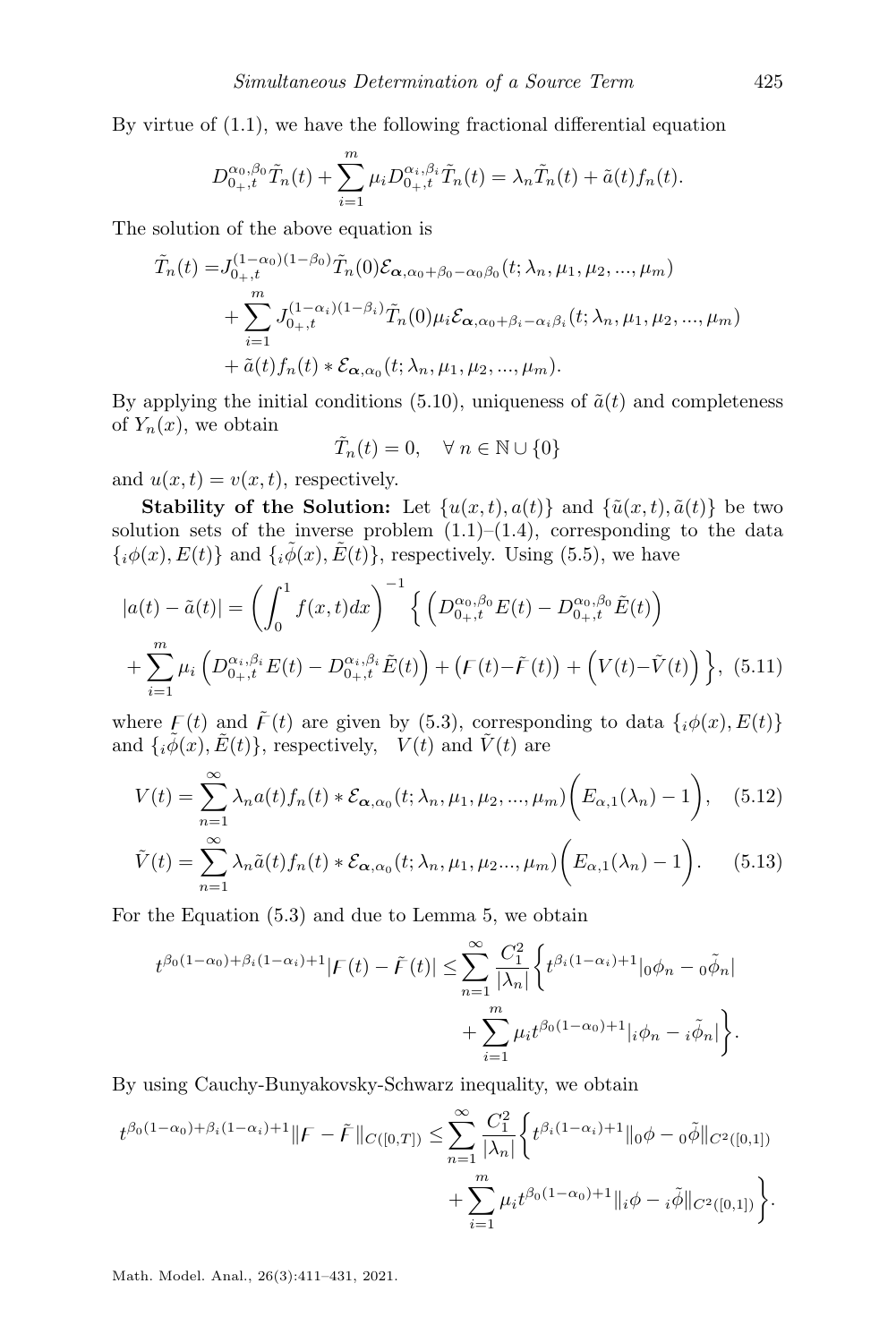Similarly, from the Equations  $(5.12)$  and  $(5.13)$ , we obtain

$$
||V - \tilde{V}||_{C([0,T])} \le \sum_{n=1}^{\infty} \frac{A_1 C_1 C_2}{|\lambda_n|} ||a - \tilde{a}||_{C([0,T])},
$$

where  $A_1 = ||f||_{C(H)}$ .

Under the assumption  $||^{RL} D_{0_+,t}^{\alpha_i+\beta_i-\alpha_i\beta_i} E(t)||_{C([0,T])} \leq A_2 ||E||_{C([0,T])}$ , where  $A_2$  is constant, we can have (see [\[31\]](#page-20-10))

$$
||D_{0_+,t}^{\alpha_i,\beta_i}E - D_{0_+,t}^{\alpha_i,\beta_i}\tilde{E}||_{C([0,T])} \le A_3||E - \tilde{E}||_{C([0,T])}, \quad i = 0, 1, ..., m, \ m \in \mathbb{N},
$$

for some constant  $A_3$ , and from  $(5.11)$ , we obtain

$$
\left(1 - \sum_{n=1}^{\infty} \frac{A_1 C_1 C_2}{|\lambda_n|}\right) ||a - \tilde{a}||_{C([0,T])} \le M_1 \Big\{A_2 ||E - \tilde{E}||_{C([0,T])} \n+ \sum_{i=1}^{m} \mu_i A_2 ||E - \tilde{E}||_{C([0,T])} + \sum_{n=1}^{\infty} \frac{C_1^2}{|\lambda_n|} \Big(t^{\beta_i(1-\alpha_i)+1} ||_0 \phi - 0 \tilde{\phi}||_{C^2([0,1])} \n+ \sum_{i=1}^{m} \mu_i t^{\beta_0(1-\alpha_0)+1} ||_i \phi - i \tilde{\phi}||_{C^2([0,1])} \Big\}.
$$

Hence, we obtain

$$
||a - \tilde{a}||_{C([0,T])} \le M_1 \left(1 - \sum_{n=1}^{\infty} \frac{A_1 C_1 C_2}{|\lambda_n|}\right)^{-1} \left\{A_2 ||E - \tilde{E}||_{C([0,T])}\right\}
$$
  
+ 
$$
\sum_{i=1}^{m} \mu_i A_2 ||E - \tilde{E}||_{C([0,T])} + \sum_{n=1}^{\infty} \frac{C_1^2}{|\lambda_n|} \left(t^{\beta_i(1-\alpha_i)+1}||_0\phi - \omega\tilde{\phi}||_{C^2([0,1])}\right)
$$
  
+ 
$$
\sum_{i=1}^{m} \mu_i t^{\beta_0(1-\alpha_0)+1} ||_i\phi - i\tilde{\phi}||_{C^2([0,1])}\right\},
$$

which shows the stability of time dependent term  $a(t)$ . Similarly, stability of  $u(x, t)$  can be proved.  $\square$ 

Remark 7. For  $\beta_i = 1, i = 0, 1, 2, ..., m, m \in \mathbb{N}$ , the solution  $u(x, t)$  has the following form

$$
u(x,t) = \sum_{n=1}^{\infty} \left\{ \phi_n \mathcal{E}_{\alpha,1}(t; \lambda_n, \mu_1, \mu_2, ..., \mu_m) + \sum_{i=1}^m \phi_n \mu_i \mathcal{E}_{\alpha,\alpha_0 - \alpha_i + 1}(t; \lambda_n, \mu_1, \mu_2, ..., \mu_m) + a(t) f_n(t) * \mathcal{E}_{\alpha,\alpha_0}(t; \lambda_n, \mu_1, \mu_2, ..., \mu_m) \right\} x^{\gamma - 1} E_{\gamma,\gamma}(\lambda_n x^{\gamma}).
$$

Remark 8. The inverse problem proved to be locally well-posed in Theorem [1,](#page-9-0) the result about global existence of the source term can be obtained by applying other fixed point arguments. The  $T$  is required to be small in proving existence of the solution of inverse problem, better estimates of multinomial Mittag-Leffler functions is one way for having global solution in time.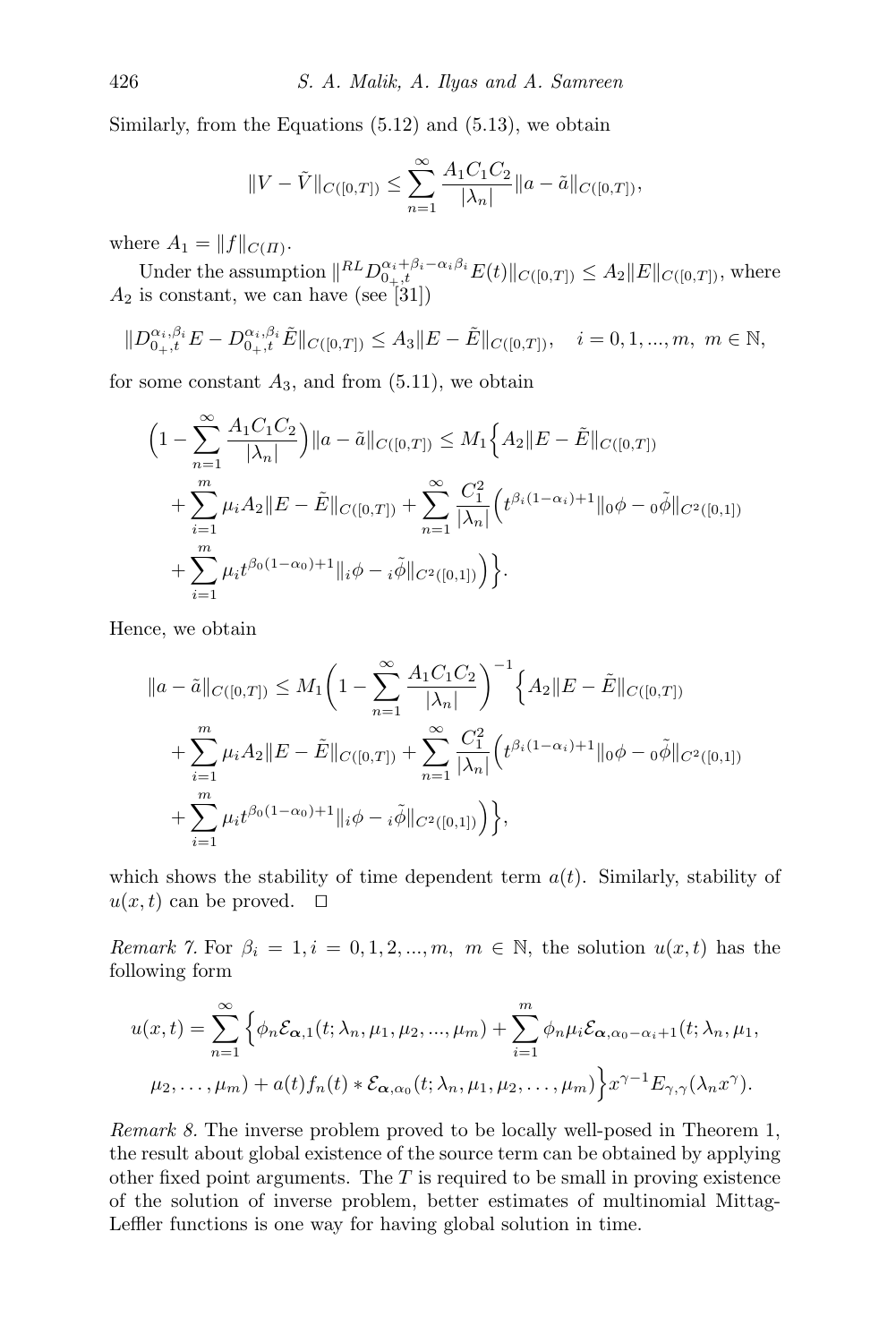*Example 1.* In Equation  $(1.1)$ , we take only one fractional derivative, that is,  $\mu_i = 0, i = 1, 2, ..., m, f(x, t) = \left(\frac{\Gamma(4)}{\Gamma(4-\alpha_0)} - \lambda_1 t^{\alpha_0}\right) x^{\gamma-1} E_{\gamma, \gamma}(\lambda_1 x^{\alpha_0}),$  in [\(1.3\)](#page-1-0) the initial condition is taken to be zero and over-specified condition is

$$
\int_0^1 u(x,t)dx = t^3 \Big( E_{\gamma,1}(\lambda_1) - 1 \Big).
$$

Indeed, using [\(5.1\)](#page-10-0) the solution of the system is given by

$$
u(x,t) = \left\{ a(t)f_1(t) * \mathcal{E}_{\alpha_0,\alpha_0}(t;\lambda_1) \right\} x^{\gamma-1} E_{\gamma,\gamma}(\lambda_1 x^{\gamma}),
$$

where

$$
f_1(t) = \Big( \Gamma(4) / \Gamma(4 - \alpha_0) - \lambda_1 t^{\alpha_0} \Big).
$$

By using Lemma [8](#page-7-2) and Proposition [1,](#page-7-3) we obtain

$$
u(x,t) = t^3 x^{\gamma - 1} E_{\gamma, \gamma}(\lambda_1 x^{\gamma}).
$$

The expression for  $a(t)$  given by [\(5.5\)](#page-11-1) takes the form

$$
a(t) = \left(\int_0^1 f(x, t) dx\right)^{-1} \left(D_{0+,t}^{\alpha_0, \beta_0} E(t) - F(t) - \int_0^t K(t, \tau) a(\tau) d\tau\right),
$$

where

$$
\int_0^1 f(x,t)dx = \left(\frac{\Gamma(4)}{\Gamma(4-\alpha_0)} - \lambda_1 t^{\alpha_0}\right) \left(E_{\gamma,1}(\lambda_1) - 1\right),
$$
  
\n
$$
D_{0+,t}^{\alpha_0,\beta_0} E(t) = \frac{\Gamma(4)}{\Gamma(4-\alpha_0)} t^{3-\alpha_0} \left(E_{\gamma,1}(\lambda_1) - 1\right), \quad F(t) = 0,
$$
  
\n
$$
K(t,\tau) = \left(\frac{\Gamma(4)}{\Gamma(4-\alpha_0)} - \lambda_1 \tau^{\alpha_0}\right) \mathcal{E}_{\alpha_0,\alpha_0}(t-\tau;\lambda_1) \left(E_{\gamma,1}(\lambda_1) - 1\right).
$$

In this case, we can find expression for  $a(t)$  given by

$$
a(t) = t^{3-\alpha_0}.
$$

Example 2. In Equation [\(1.1\)](#page-1-1), we take two fractional derivatives, that is,  $\mu_i =$ 0,  $i = 2, 3, ..., m$ ,  $f(x, t) = \left(\frac{\Gamma(4-\alpha_1)}{\Gamma(4-\alpha_0-\alpha_1)} + \mu_1 \frac{\Gamma(4-\alpha_1)}{\Gamma(4-2\alpha_1)}\right)$  $\frac{\Gamma(4-\alpha_1)}{\Gamma(4-2\alpha_1)}t^{\alpha_0-\alpha_1}-\lambda_1t^{\alpha_0}\Big)$  $x^{\gamma-1}E_{\gamma,\gamma}(\lambda_1 x^{\alpha_0})$ , in [\(1.3\)](#page-1-0) the initial condition is taken to be zero and overspecified condition is

$$
\int_0^1 u(x,t)dx = t^{3-\alpha_1} \Big( E_{\gamma,1}(\lambda_1) - 1 \Big).
$$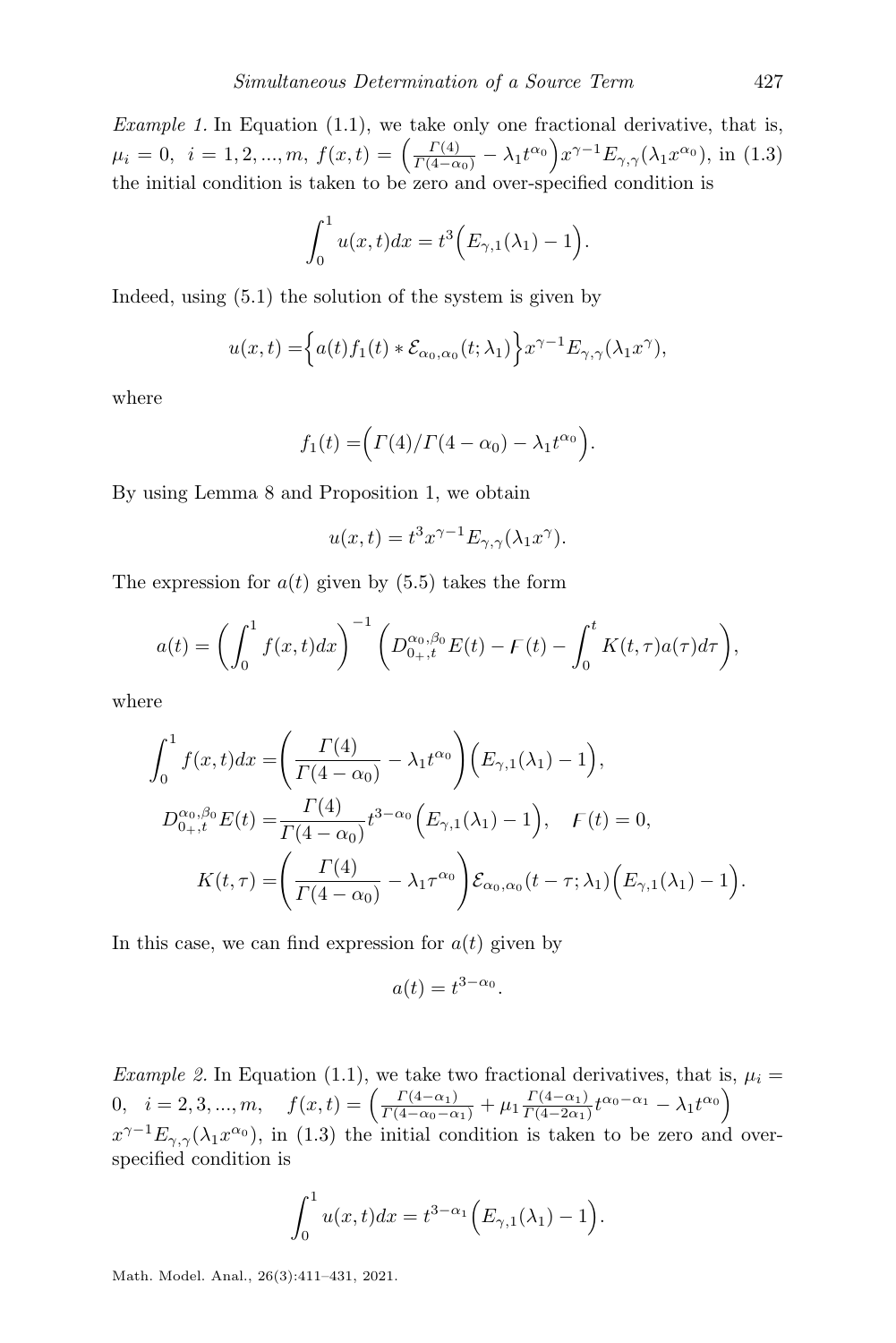The solution in this case involve multinomial Mittag-Leffler function and is given by

$$
u(x,t) = \left\{ a(t)f_1(t) * \mathcal{E}_{(\alpha_0,\alpha_0-\alpha_1),\alpha_0}(t;\lambda_1,\mu_1) \right\} x^{\gamma-1} E_{\gamma,\gamma}(\lambda_1 x^{\gamma}),
$$

where

$$
f_1(t) = \left(\frac{\Gamma(4-\alpha_1)}{\Gamma(4-\alpha_0-\alpha_1)} + \mu_1 \frac{\Gamma(4-\alpha_1)}{\Gamma(4-2\alpha_1)} t^{\alpha_0-\alpha_1} - \lambda_1 t^{\alpha_0}\right).
$$

Due to Lemma [8](#page-7-2) and Proposition [1,](#page-7-3) we get

$$
u(x,t) = t^{3-\alpha_1} x^{\gamma - 1} E_{\gamma,\gamma}(\lambda_1 x^{\gamma}).
$$

The expression for  $a(t)$  given by [\(5.5\)](#page-11-1) takes the form

$$
a(t) = \left(\int_0^1 f(x,t)dx\right)^{-1} \left(D_{0_+,t}^{\alpha_0,\beta_0}E(t) + \mu_1 D_{0_+,t}^{\alpha_1,\beta_1}E(t) - F(t) - \int_0^t K(t,\tau)a(\tau)d\tau\right),
$$

where

$$
\int_{0}^{1} f(x,t)dx = \left(\frac{\Gamma(4-\alpha_{1})}{\Gamma(4-\alpha_{0}-\alpha_{1})} + \mu_{1} \frac{\Gamma(4-\alpha_{1})}{\Gamma(4-2\alpha_{1})} t^{\alpha_{0}-\alpha_{1}} - \lambda_{1} t^{\alpha_{0}}\right) \left(E_{\gamma,1}(\lambda_{1}) - 1\right),
$$
  
\n
$$
D_{0,+t}^{\alpha_{0},\beta_{0}} E(t) = \frac{\Gamma(4-\alpha_{1})}{\Gamma(4-\alpha_{0}-\alpha_{1})} t^{3-\alpha_{0}-\alpha_{1}} \left(E_{\gamma,1}(\lambda_{1}) - 1\right),
$$
  
\n
$$
D_{0,+t}^{\alpha_{1},\beta_{1}} E(t) = \frac{\Gamma(4-\alpha_{1})}{\Gamma(4-2\alpha_{1})} t^{3-2\alpha_{1}} \left(E_{\gamma,1}(\lambda_{1}) - 1\right), \quad F(t) = 0,
$$
  
\n
$$
K(t,\tau) = \lambda_{1} \left(\frac{\Gamma(4-\alpha_{1})}{\Gamma(4-\alpha_{0}-\alpha_{1})} + \mu_{1} \frac{\Gamma(4-\alpha_{1})}{\Gamma(4-2\alpha_{1})} \tau^{\alpha_{0}-\alpha_{1}} - \lambda_{1} \tau^{\alpha_{0}}\right)
$$
  
\n
$$
\times \mathcal{E}_{\alpha_{0},\alpha_{0}}(t-\tau;\lambda_{1},\mu_{1}) \left(E_{\gamma,1}(\lambda_{1}) - 1\right).
$$

In this case, we can find expression for  $a(t)$  given by  $a(t) = t^{3-\alpha_0-\alpha_1}$ .

#### 6 Conclusions

An inverse problem of determining a time dependent source term and diffusion concentration for a space-time fractional differential equation (STFDE), with multi-term Hilfer fractional derivatives in time of orders  $\alpha_i$ ,  $0 < \alpha_m$ ...  $\langle \alpha_1 \rangle \langle \alpha_0 \rangle \langle 1 \rangle$  and type  $0 \leq \beta_i \leq 1$  and Caputo fractional derivative in space variable of order  $0 < \gamma < 2$  with homogeneous boundary condition is investigated. A bi-orthogonal system of functions consisting of Mittag-Leffler functions is obtained from the spectral problem and its adjoint problem. The multi-term fractional order ordinary differential equations obtained by eigenfunction expansion method are solved by Laplace transformation method. A series representation involving multinomial Mittag-Leffler functions is obtained for  $u(x, t)$  where as local existence and uniqueness of the source term has been proved by applying Banach fixed point theorem. The series solution  $u(x, t)$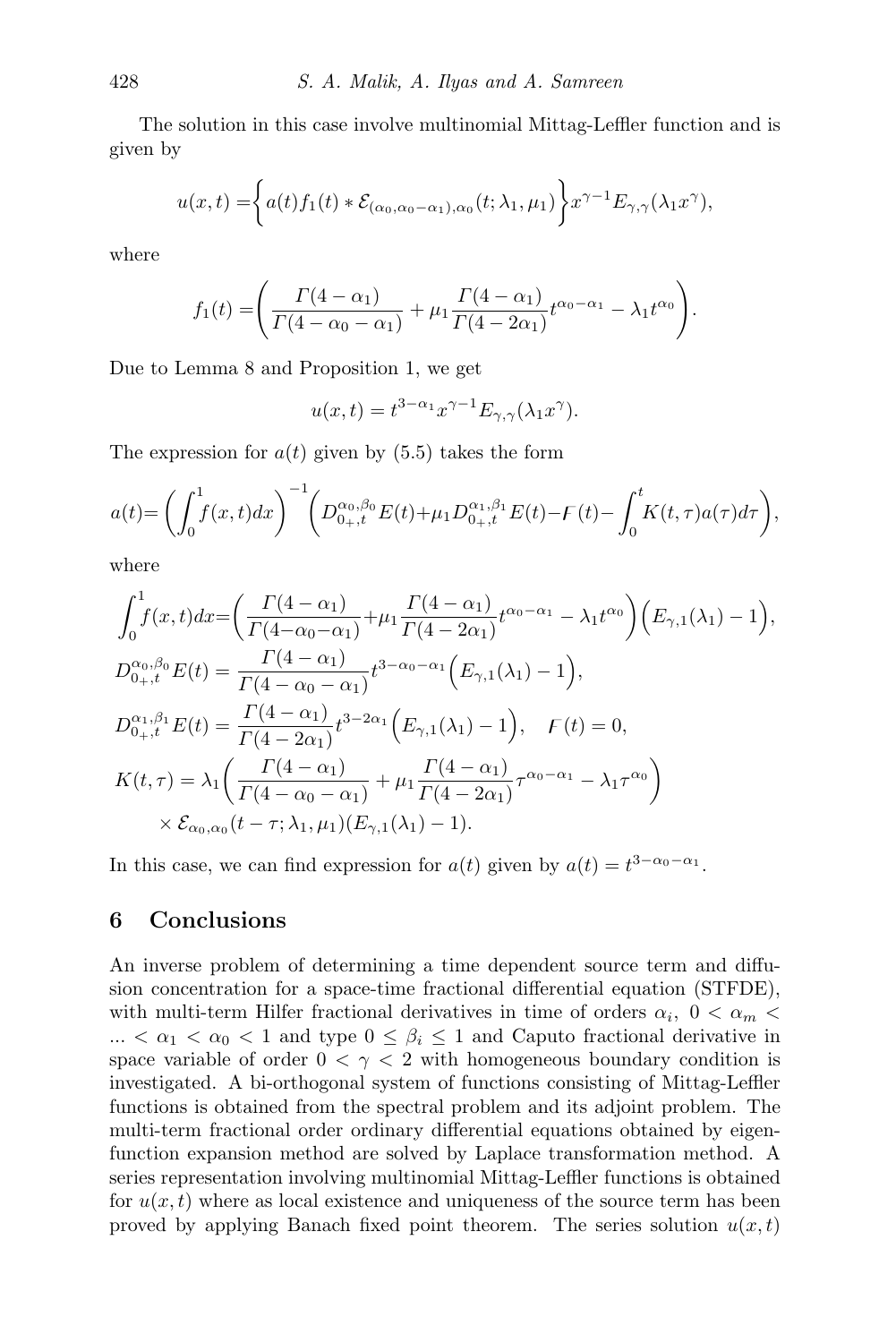is proved to be classical solution, in order to do so, we have developed some estimates for multinomial Mittag-Leffler function. The solution of the inverse problem is proved to be locally well-posed. Let us mention that several other inverse problems for STFDE considered here yet to be considered for example, an important class of inverse problems is to determine the order of fractional derivatives, which explains the anomalies in the diffusion process specially the sub diffusion process. Let us mention that numerical investigation for the multinomial Mittag-Leffler function is the topic which has not been considered in the literature and hence the regularization techniques for the inverse problems for multi-term differential equations is also very rare in literature. Another interesting set of problems is related to the development of convergent numerical algorithms for solving direct and inverse problems related to STFDE.

#### Acknowledgements

The authors would like to express their gratitude to the reviewers for insightful comments which ultimately improve the quality of the paper.

## References

- <span id="page-18-6"></span>[1] R.P. Agarwal, E. Karimov, M. Mamchuev and M. Ruzhansky. On boundary-value problems for a partial differential equation with Caputo and Bessel operators. In:Recent Applications of Harmonic Analysis to Function Spaces, Differential Equations, and Data Science: Novel Methods in Harmonic Analysis, Volume 2. Springer International Publishing, 2017.
- <span id="page-18-7"></span>[2] T.S. Aleroev, M. Kirane and Y.F. Tang. The boundary-value problem for a differential operator of fractional order. J. Math. Sci., 194:499–512, 2013. [https://doi.org/10.1007/s10958-013-1543-y.](https://doi.org/10.1007/s10958-013-1543-y)
- <span id="page-18-4"></span>[3] M. Ali, S. Aziz and S.A. Malik. Inverse source problem for a space-time fractional diffusion equation. Fract. Calc. Appl. Anal., 21:844–863, 2018. [https://doi.org/10.1515/fca-2018-0045.](https://doi.org/10.1515/fca-2018-0045)
- <span id="page-18-3"></span>[4] M. Ali, S. Aziz and S.A. Malik. Inverse source problem for a spacetime fractional diffusion equation: Application of fractional Sturm-Liouville operator. Mathematical Methods for applied Sciences, 41:2733–2744, 2018. [https://doi.org/10.1002/mma.4776.](https://doi.org/10.1002/mma.4776)
- <span id="page-18-5"></span>[5] M. Ali, S. Aziz and S.A. Malik. Inverse source problems for a space-time fractional diffusion equation. Inverse Problems in Science and Engineering, 122:1-22, 2019. [https://doi.org/10.1080/17415977.2019.1597079.](https://doi.org/10.1080/17415977.2019.1597079)
- <span id="page-18-1"></span>[6] M. Ali and S.A. Malik. An inverse problem for a family of time fractional diffusion equations. Inverse Problems in Science and Engineering, 25:1299–1322, 2017. [https://doi.org/10.1080/17415977.2016.1255738.](https://doi.org/10.1080/17415977.2016.1255738)
- <span id="page-18-2"></span>[7] S. Aziz and S.A. Malik. Identification of an unknown source term for a time fractional fourth-order parabolic equation. Electronic Journal of Differential Equations, 293:1–28, 2016.
- <span id="page-18-0"></span>[8] M. Caputo, J.M. Carcione and M.A.B. Botelho. Modeling extreme-event precursors with the fractional diffusion equation. Fract. Calc. Appl. Anal., 18:208–222, 2015. [https://doi.org/10.1515/fca-2015-0014.](https://doi.org/10.1515/fca-2015-0014)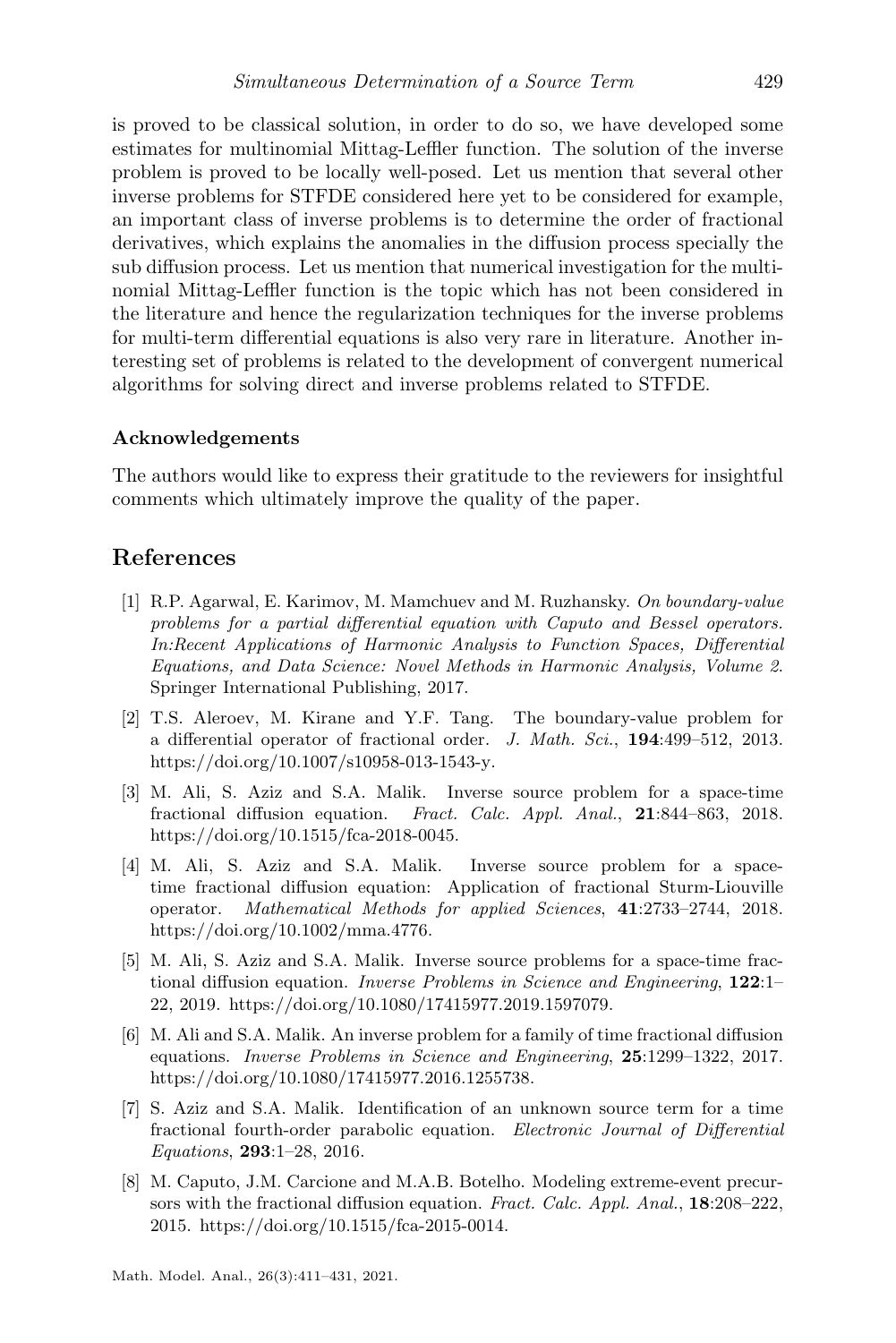- <span id="page-19-15"></span>[9] M.M. Dzhrbashyan and A.B. Nersesyan. Expansions in certain bi-orthogonal systems and boundary-value problems for differential equations of fractional order. Tr. Mosk. Mat. Obs., 10:89–179, 1961.
- <span id="page-19-4"></span>[10] R. Hilfer. Applications of Fractional Calculus in Physics. World Scientific, 2000. [https://doi.org/10.1142/3779.](https://doi.org/10.1142/3779)
- <span id="page-19-1"></span>[11] F. Höfling and T. Franosch. Anomalous transport in the crowded world of biological cells. Rep. Prog. Phys., 76:046602, 2013. [https://doi.org/10.1088/0034-](https://doi.org/10.1088/0034-4885/76/4/046602) [4885/76/4/046602.](https://doi.org/10.1088/0034-4885/76/4/046602)
- <span id="page-19-0"></span>[12] D.B. Hughes. Random Walks and Random Environments, Volume I: Random Walks. Oxford University Press, 1995.
- <span id="page-19-2"></span>[13] C. Ionescu, A. Lopes, D. Copot, J.A.T. Machado and J.H.T. Bates. The role of fractional calculus in modelling biological phenomena: A review. Commun. Nonlinear Sci. Numer. Simulat., 51:141–159, 2017. [https://doi.org/10.1016/j.cnsns.2017.04.001.](https://doi.org/10.1016/j.cnsns.2017.04.001)
- <span id="page-19-12"></span>[14] A.A. Kilbas, H.M. Srivastava and J.J. Trujillo. Theory and applications of fractional differential equations. Elsevier Science Limimited, 204, 2006.
- <span id="page-19-10"></span>[15] N. Kinash and J. Janno. An inverse problem for a generalized fractional derivative with an application in reconstruction of time- and space-dependent sources in fractional diffusion and wave equations. Mathematics, 7(12):1138, 2019. [https://doi.org/10.3390/math7121138.](https://doi.org/10.3390/math7121138)
- <span id="page-19-8"></span>[16] M. Kirane, S.A. Malik and M.A. Al-Gwaiz. An inverse source problem for a two dimensional time fractional diffusion equation with nonlocal boundary conditions. Math. Meth. Appl. Sci., 36:1056–1069, 2013. [https://doi.org/10.1002/mma.2661.](https://doi.org/10.1002/mma.2661)
- <span id="page-19-14"></span>[17] Z. Li, Y. Liu and M. Yamamoto. Initial-boundary value problems for multi-term time-fractional diffusion equations with positive constant coefficients. Applied Mathematics and Composition, 257:381–397, 2015. [https://doi.org/10.1016/j.amc.2014.11.073.](https://doi.org/10.1016/j.amc.2014.11.073)
- <span id="page-19-11"></span>[18] Z. Li and M. Yamamoto. Uniqueness for inverse problems of determining orders of multi-term time- fractional derivatives of diffusion equation. Applicable Analysis, 94:570–579, 2015. [https://doi.org/10.1080/00036811.2014.926335.](https://doi.org/10.1080/00036811.2014.926335)
- <span id="page-19-9"></span>[19] H. Lopushanska and V. Rapita. Inverse coefficient problem for the semi-linear fractional telegraph equation. Electronic Journal of Differential Equations, 153:1–13, 2015.
- <span id="page-19-6"></span>[20] Y. Luchko. Initial-boundary-value problems for the generalized multi-term time-fractional diffusion equation. J. Math. Anal. Appl., 374:538–548, 2011. [https://doi.org/10.1016/j.jmaa.2010.08.048.](https://doi.org/10.1016/j.jmaa.2010.08.048)
- <span id="page-19-13"></span>[21] Y. Luchko and R. Gorenflo. An operational method for solving fractional differential equations with the Caputo derivatives. Acta Mathematica Vietnamica, 24:207–233, 1999.
- <span id="page-19-3"></span>[22] J.A.T. Machado and A.M. Lopes. Relative fractional dynamics of stock markets. Nonlinear Dyn., 86:1613–1619, 2016. [https://doi.org/10.1007/s11071-016-2980-](https://doi.org/10.1007/s11071-016-2980-1) [1.](https://doi.org/10.1007/s11071-016-2980-1)
- <span id="page-19-5"></span>[23] F. Mainardi. Fractional calculus and waves in linear viscoelaticity. Imperial College Press, 2010. [https://doi.org/10.1142/p614.](https://doi.org/10.1142/p614)
- <span id="page-19-7"></span>[24] A.K. Mani and M.D. Narayanan. Analytical and numerical solution of an n-term fractional nonlinear dynamic oscillator. Nonlinear Dynamics, 1000:999–1012, 2020. [https://doi.org/10.1007/s11071-020-05539-0.](https://doi.org/10.1007/s11071-020-05539-0)